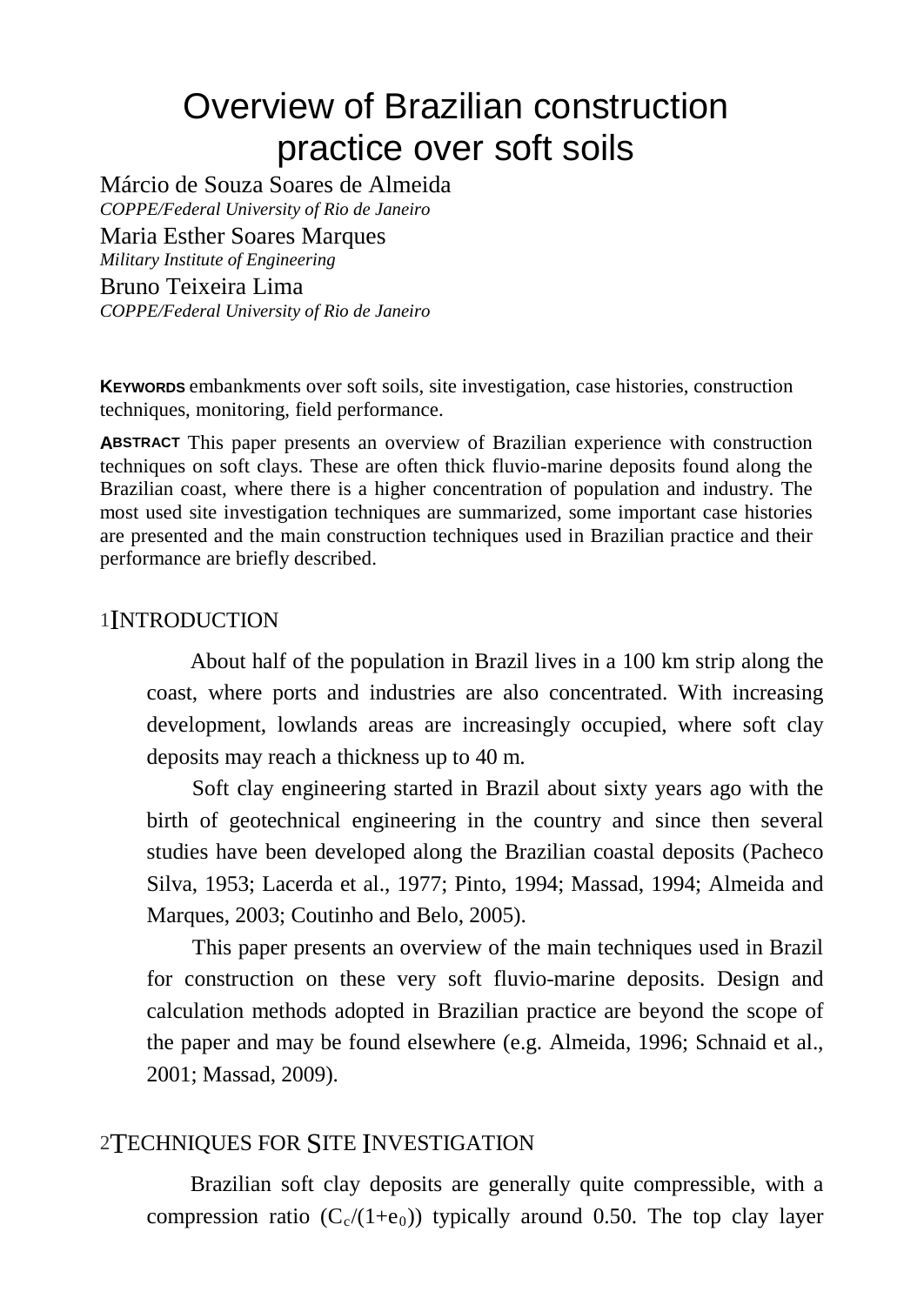usually presents very low strength (design strength can be as low as 3 kPa) and very high water content  $(w_0)$ , which may reach values of 900% in the top layers (Almeida et al., 2008b).

Undrained strengths  $(S_u)$  are mainly obtained by vane tests (using vane borer equipment with shoe protection) but  $S<sub>u</sub>$  is also obtained from stress history equations (based on the over-consolidation ratio OCR or preconsolidation stress  $\sigma'_{\text{vm}}$ ). The design strength is obtained using the Bjerrum (1973) correction factor  $\mu$ , which is usually in the range 0.70–0.60 due to the high plasticity of most Brazilian soft clays.

Table 1 presents the main site investigation techniques carried out over soft soils by Brazilian practitioners. Dilatometer (DMT), pressiometer (PMT) and T-bar tests are less routinely carried out.

The Brazilian Code for sampling of soft soils (ABNT, 1997) allows the use of a 75 mm sampler in exceptional situations, but recommends the use of a 100 mm diameter sampler which is mostly used in practice. The sample preparation technique proposed by Ladd and De Groot (2003) for laboratory extrusion has been used in more recent jobs. Sample quality has been evaluated by the method of Lunne et al. (1997) adapted to Brazilian clays (Coutinho, 2007). As it is not easy to obtain good undisturbed samples of the very soft Brazilian clay, *in situ* tests (Schnaid and Danziger, 2000; Coutinho, 2008) are increasingly used.

| TABLE 1 TESTS AND GEOTECHNICAL PARAMETERS (ADAPTED FROM ALMEIDA, 1996) |                    |                                                    |                               |  |
|------------------------------------------------------------------------|--------------------|----------------------------------------------------|-------------------------------|--|
|                                                                        | Test               | Main objectives                                    | Parameters (*)                |  |
| Laboratory                                                             | Consolidation      | Settlement magnitude and Settlement<br>x time      | $C_c, C_s, \sigma'_{vm}, c_v$ |  |
|                                                                        | <b>Triaxial CU</b> | Stability analysis and modulus for 2D<br>FE analys | $S_u, c', \phi', E_u$         |  |
| Field                                                                  | <b>SPT</b>         | Stratigraphy                                       | $W_0$ (**                     |  |
|                                                                        | Vane               | Stability analysis                                 | $S_u$ , $S_t$ , (OCR)         |  |
|                                                                        | Piezocone -        | Stratigraphy, Settlement x time from               | $S_u$ profile, $c_h$          |  |
|                                                                        | <b>CPTu</b>        | dissipation tests                                  | $(OCR; K_0;$                  |  |
|                                                                        |                    |                                                    | $E_{\text{oed}}$              |  |

(\*) other parameters that could be obtained from test are given between brackets;  $(**)$  w<sub>0</sub> is determined from the soil collected at the tip of the SPT sampler and could be used in correlations.

#### 3 SOME IMPORTANT BRAZILIAN CASE HISTORIES

Some well-instrumented and analyzed case histories in Brazil executed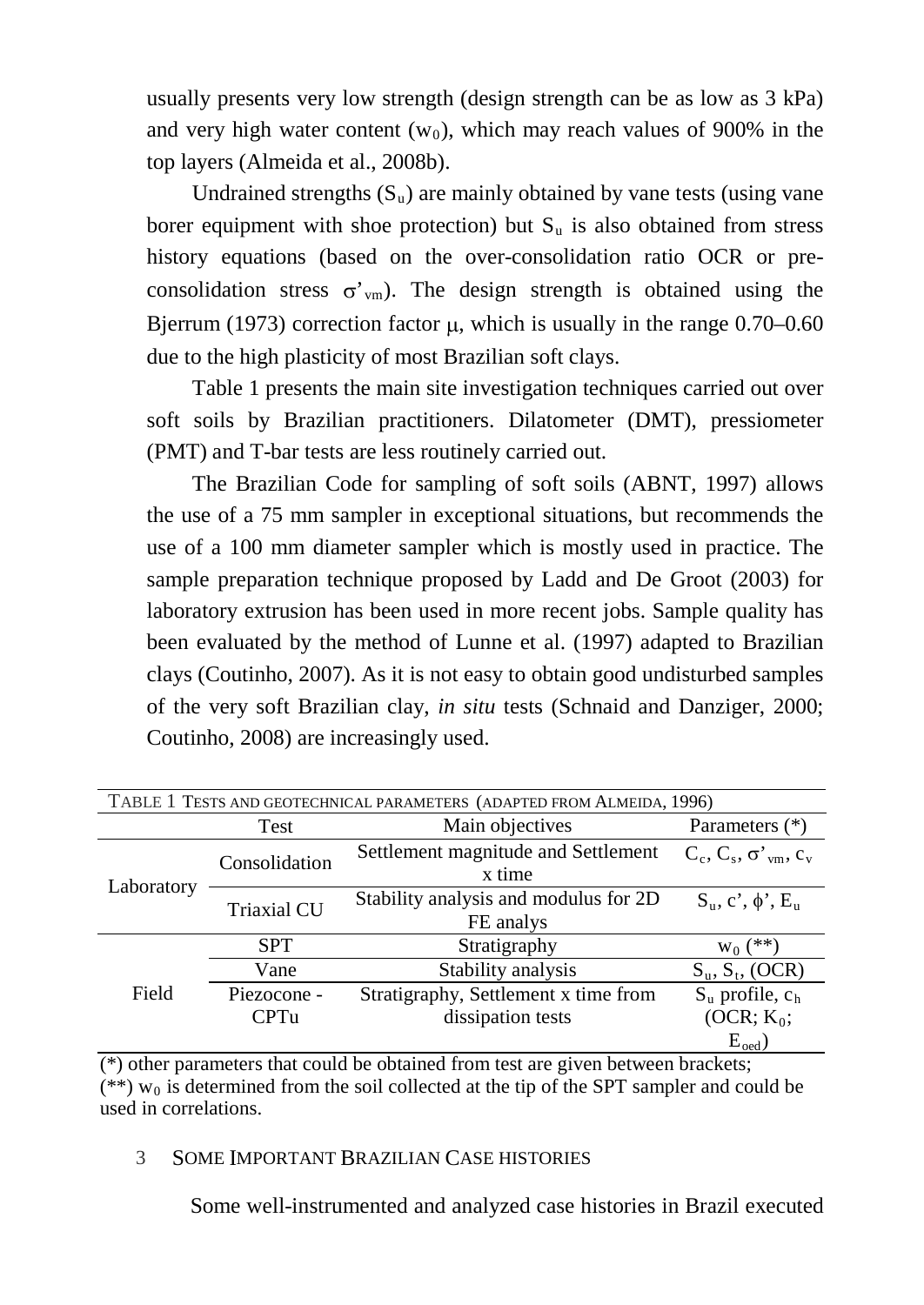during the period 1974–1994 were very useful in forming the basis of soft clay engineering practiced in the country in subsequent years.

Three cases are selected and briefly described below: the Sarapuí Test Embankment I (Ortigão et al., 1983), Juturnaíba Test Embankment (Coutinho and Lacerda, 1989) and the Sergipe Breakwater (Brugger et al., 1997, 1998). The latter was built in stages during four years but the Sarapuí and Juturnaíba embankments were taken to failure in about one month's time. This construction time is usually close enough to an undrained condition in practical terms as far as stability analysis is concerned. However, this may not be the case as far as deformation analysis is concerned, as the results to be presented below illustrate.

The Sarapuí Embankment I (Ortigão et al., 1983) was built until rupture, 30 days after beginning of loading. Subsequent stability studies of this test embankment (Almeida, 1985; Sandroni, 1993) indicated that the actual failure took place when the embankment reached a height of 2.5 m. Almeida and Marques (2003) have described extensive comparative analysis between laboratory and *in situ* test results and field observations.

Back analysis of Embankment I rupture using a 3D failure surface has shown that the correction factor for Sarapuí clay is  $\mu = 0.70$  (Sandroni, 1993; Pinto, 1992). This value lies slightly above (for a typical IP = 80) the µ versus IP relationship proposed by Azzouz et al. (1983), for this type of failure, as shown in Figure 1, where other Brazilian case histories are also included, most of which lie on the vane strength correction curves, with the exception of the Juturnaíba test embankment.



**FIGURE 1.** *Vane strength correction versus plasticity index Brazilian case*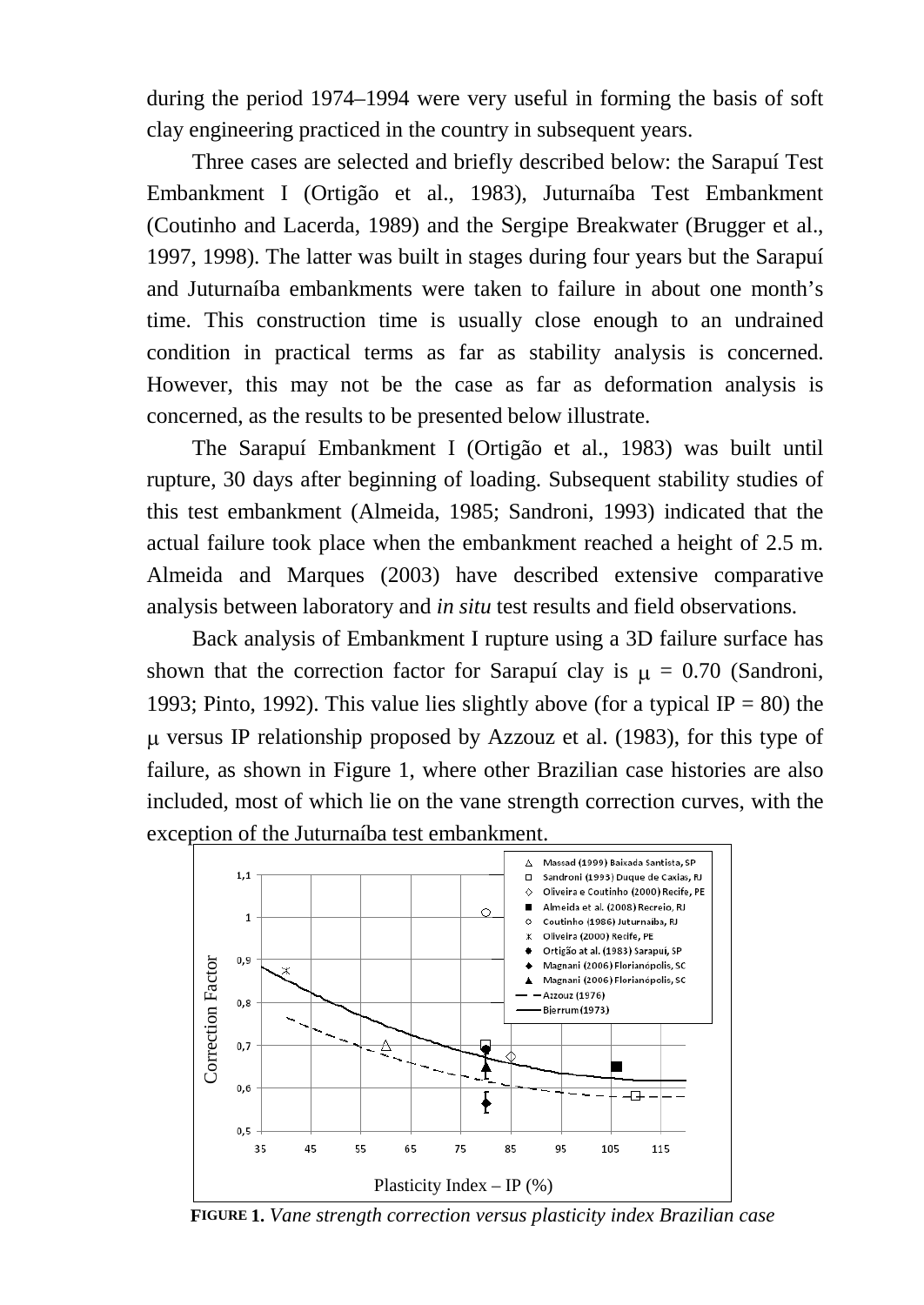*histories.*

Embankment I was analyzed numerically (Almeida and Ortigão, 1982) using the modified Cam-clay model. Analyses were performed for both undrained and partially drained conditions (using Biot 2D consolidation theory). Good overall agreement between measured and numerical values of base settlements and pore pressures was observed for the partially drained case, but not for the undrained condition, as shown in Figure 2. Therefore, it seems that even for a one month long embankment loading some drainage may have taken place.



**FIGURE 2.** *Settlements at the embankment I base at various stages of construction.* 

The Juturnaíba test embankment was another important case history (Coutinho and Lacerda, 1989). This test embankment was brought to failure with the aim of gaining a better understanding of the foundation behaviour of the Juturnaíba dam. The local subsoil consisted of a 7.5 m thick soft clay layer, composed of six well studied sub-layers. The Juturnaíba test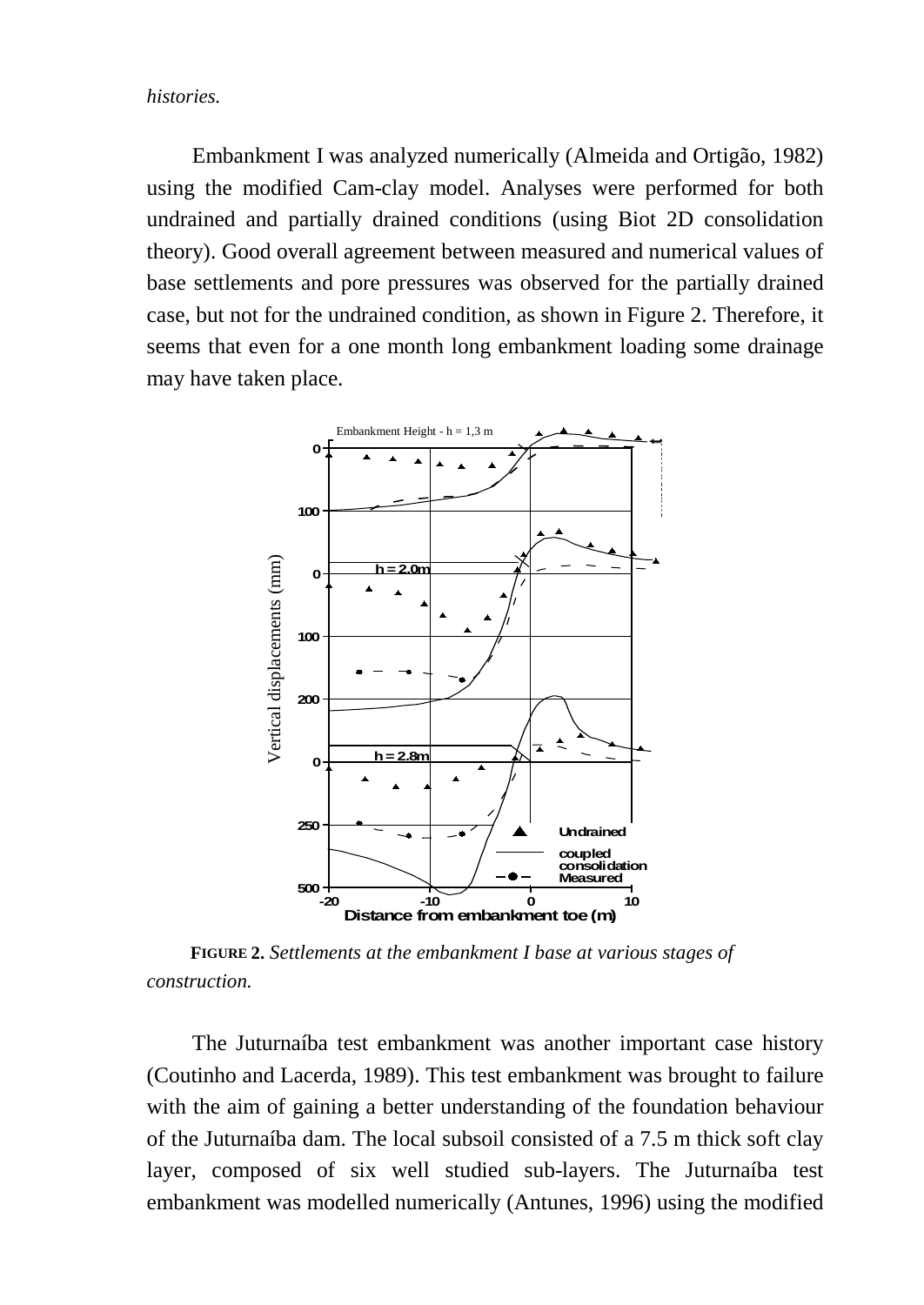Cam-clay model with 2D Biot consolidation for the soft clay layers. Figure 3 shows measured and predicted displacements for two embankment heights where good agreement is observed. Good overall agreement between measurements and predictions was also obtained for horizontal displacements and pore pressures.



**FIGURE 3.** *Computed and measured vertical displacements at the base of the Juturnaíba embankment (Antunes, 1996).*

The Sergipe Breakwater is located 2.5 km from the Northeast coast and has a total length of 800 m and height of 15.25 m (10 m underwater). The embankment was built in 5 stages, until the desired elevation was reached. The geotechnical investigations carried out showed the presence of about 4 m of sand over a 7 m thick soft clay layer. The geotechnical characteristics of the local soft clay were summarized by Sandroni et al. (1997). Brugger et al. (1998) presented a numerical analysis of the construction of the breakwater using modified Cam-Clay type computer models for the clay layers.

Figure 4 shows the location of the extensometer (SD-03), installed before the  $4<sup>th</sup>$  stage construction, along with a comparison of the instrument readings with numerical analysis results. The authors noted that the settlements predicted for the  $5<sup>th</sup>$  stage are a little higher than those measured, which is a situation that was reversed after 1300 days of reading, and the largest settlements in the field (final expected value of 1.45 m) can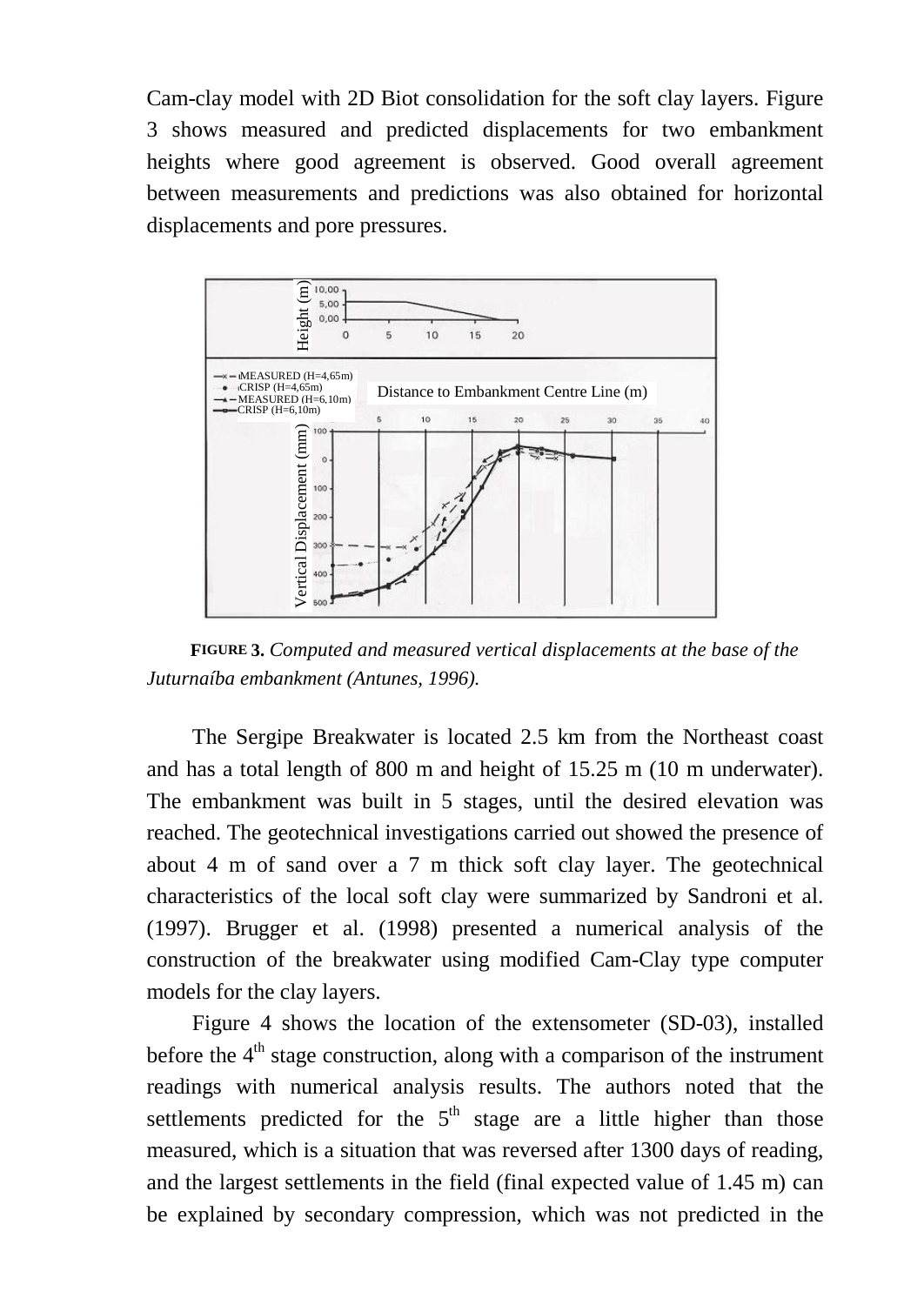numerical model.

The three cases described above used more conventional construction techniques, with no special requirements regarding stability or settlement control such as reinforcement or vertical drains. Thus they could be more easily analyzed and set the basis for more elaborate construction techniques used subsequently in the country in softer and more compressible clay deposits.



**FIGURE 4.** *Predicted and measured settlements at Sergipe breakwater (Brugger et al., 1998).*

## 4CONSTRUCTION TECHNIQUES

The construction techniques mostly used nowadays to build embankments over soft clays in Brazil are outlined in Table 2. Some of these techniques will be discussed in greater detail in this paper. The methodology mostly used in relation to Brazilian very soft soils combines the use of stage construction, berms, geogrid reinforcement and vertical drains under the embankments.

Although these more conventional techniques have been in Brazilian practice for decades, other construction techniques have been introduced more recently in Brazil. Examples of these are piled embankments on geogrid platforms, use of granular columns (encased or not) and lightweight fills which are described in some length in the present paper. Studies are also under way in some Brazilian projects to use other solutions in the near future such as vacuum preloading.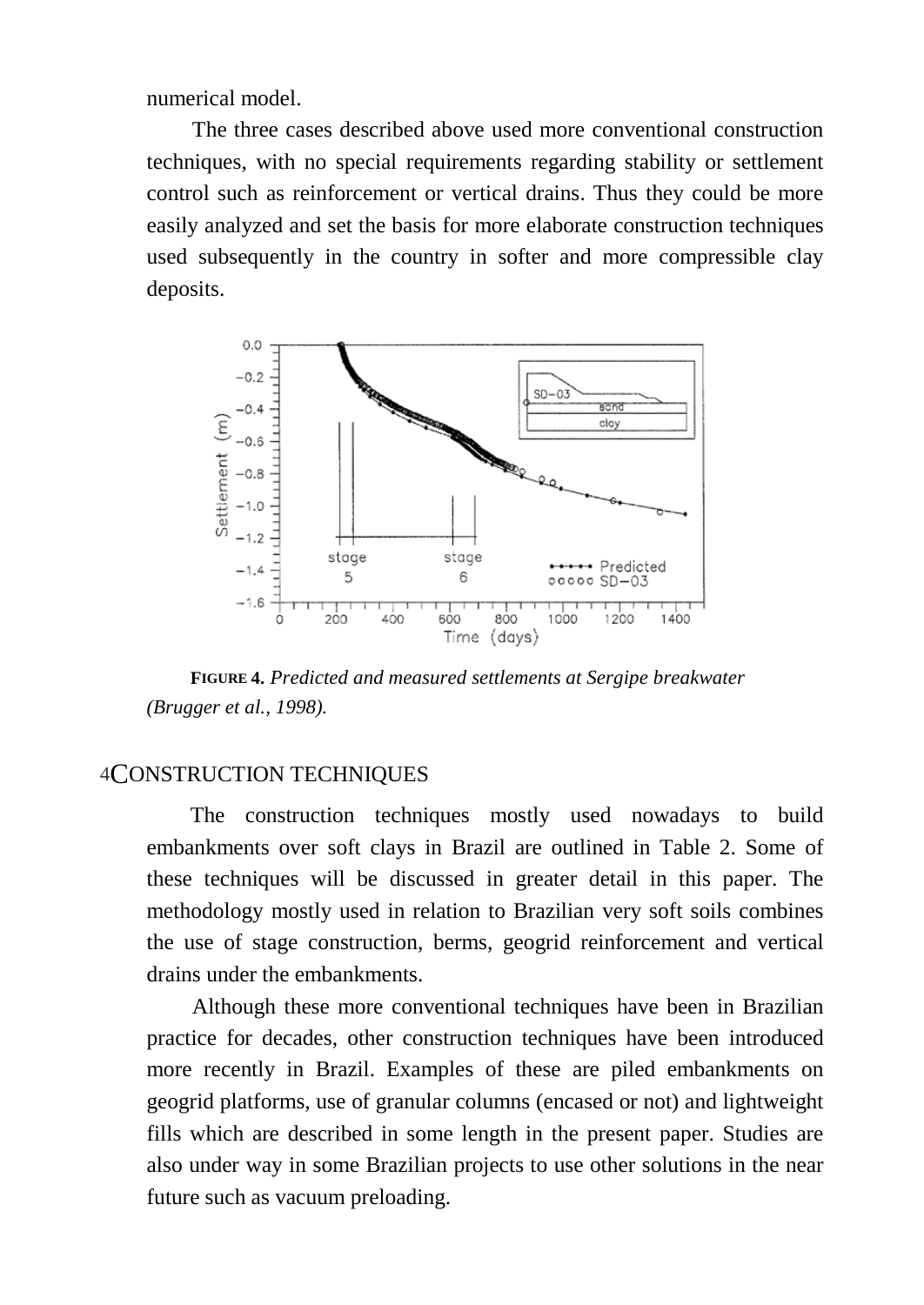Jet-grouting and shallow mass stabilization (Stabtec® technique) have also been used in the country in various soft clay projects but is beyond the scope of this paper to discuss these techniques. Other techniques such as lime columns, deep mixing and dynamic compaction have not yet been used in the country, to the authors' knowledge.

| TABLE 2 CONSTRUCTION METHODS                       |                                                                                                                                                                                                 |                                                                                  |
|----------------------------------------------------|-------------------------------------------------------------------------------------------------------------------------------------------------------------------------------------------------|----------------------------------------------------------------------------------|
| Method                                             | Comments                                                                                                                                                                                        | <b>Brazilian</b> studies                                                         |
| Soft Soil<br>Removal                               | Environmental impact on neighbouring areas<br>are the main concern.                                                                                                                             | Vargas (1973);<br>Cunha and Wolle<br>(1984)                                      |
| Soft soil<br>expulsion by<br>controlled<br>failure | Often used for shallow deposits; method<br>highly dependent on local experience; the<br>remaining soft soil left should be assessed by<br>borings.                                              | Zaeyen et al.<br>(2003).                                                         |
| Stage<br>construction                              | Mostly used with vertical drains; requires<br>careful design and control (increase in clay<br>strength); unfavorable for tight schedules.                                                       | Almeida et al.<br>$(1985)$ (*);<br>Almeida et al.<br>(2008)                      |
| Vertical drains<br>and/or $fill$<br>surcharge      | Used<br>accelerate<br>settlements:<br>wide<br>to<br>accumulated experience. Temporary surcharge<br>decrease/suppress<br>useful<br>secondary<br>to<br>settlements                                | Almeida et al.<br>(2001), Sandroni<br>and Bedeschi<br>(2008)                     |
| Equilibrium<br>berms and/or<br>reinforcement       | Quite commonly adopted; necessary to assess<br>whether specified tensile force is actually<br>mobilized in situ.                                                                                | Palmeira and Fahel<br>(2000), Magnani et<br>al. (2009)                           |
| Light fill<br>materials                            | Favorable for tight schedules, relatively high<br>cost; its use has increased recently.                                                                                                         | Sandroni (2006)                                                                  |
| Piled<br>embankments                               | Favorable for tight schedules, may present<br>different layouts and materials, for very small<br>settlements.                                                                                   | Almeida et al.<br>(2008b), Sandroni<br>and Deotti (2008)                         |
| Granular<br>columns<br>(Granular<br>piles)         | Granular columns may be encased or not with<br>geotextiles; settlement acceleration owing to<br>draining nature of granular columns; geogrids<br>are sometimes placed above the granular piles. | Almeida et al.<br>(1985), Mello et al.<br>(2008)<br>Garga and<br>Medeiros (1995) |
| Vacuum<br>preloading                               | substitute<br>fill<br>partially<br>surcharge;<br>May<br>horizontal displacements much lower than for<br>standard surcharge.                                                                     | Marques and<br>Leroueil $(2005)(*)$                                              |

(\*) Studies carried out by Brazilian researchers on clay deposits of other countries.

## 4.1 Vertical drains

Vertical drain has been the most widely used technique for soil improvement in Brazil for some time. The accumulated experience in Brazil and elsewhere (Almeida and Ferreira, 1992; Sandroni, 2006, Saye, 2001)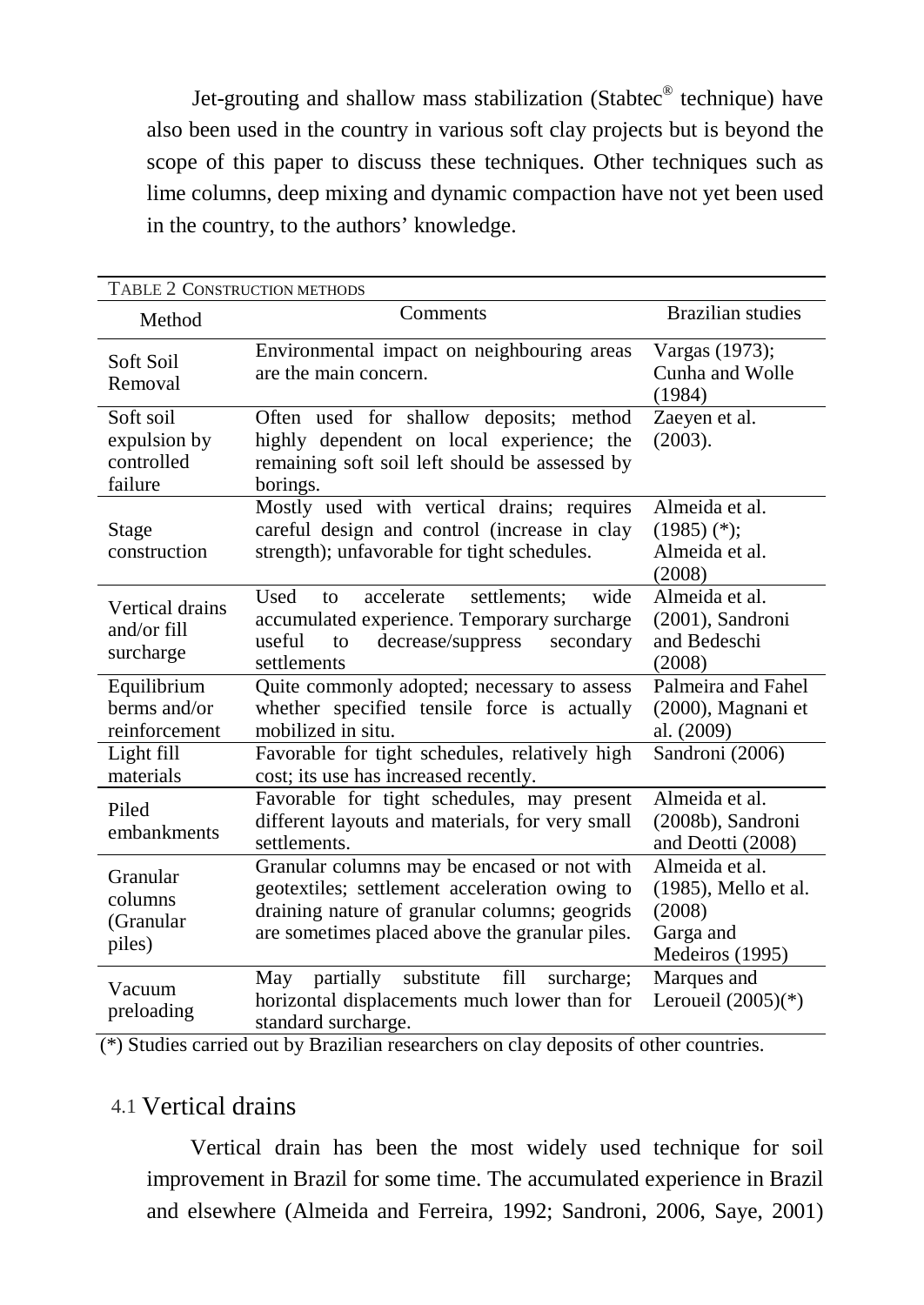indicates that the efficiency of vertical drains depends on the distance between drains. Nowadays it is common practice in Brazil to limit the minimum distance between prefabricated drains to 1.5 m in order to avoid remoulding of the clay, although the mandrel and plate anchor dimensions are also factors to be considered in respect of remoulding and minimum drain distance.

A settlement study (Almeida et al., 2001) was performed on an embankment built on Barra da Tijuca highly compressible organic clay, in which water content varies from 500% near the surface to 100% at the base of the clay deposit. The 0.60 m thick drainage blanket provided support for the equipment used to install a prefabricated vertical drain (PVD) in a 1.70 m triangular grid. The settlements covered a period up to 2 years, when the average degree of consolidation reached around 90%, and at that time the average gain in strength of the whole clay layer was close to  $\Delta S_u/\Delta \sigma'_{v}$  = 0.22. Values of  $c<sub>h</sub>$  were measured and the generally good agreement obtained in dissipation tests, using a piezocone to compare with field values, using Asaokas Method (1978) modified by Magnan and Deroy(1980), suggests that during the period of analysis secondary consolidation was negligible compared to primary consolidation, as shown in Table 3.

| TABLE 3 SUMARY OF A C <sub>H</sub> VALUES OF BARRA DA TIJUCA CLAY (ALMEIDA ET AL., 2001) |                                                                       |                |
|------------------------------------------------------------------------------------------|-----------------------------------------------------------------------|----------------|
| Method                                                                                   | Range of c <sub>h</sub> variation (10 <sup>-8</sup> $\frac{m^2}{s}$ ) | $ch$ (average) |
| Asaoka (1978)                                                                            | $3.7 - 10.5$                                                          | 6.8            |
| Piezocone                                                                                | $2.4 - 13.7$                                                          | 8.2            |
| Special radial oedometer tests                                                           | $3.6 - 6.8$                                                           | 5 O            |

Figure 5 shows the settlements at the centre of an embankment constructed over a 1.4 m triangular grid of PVD, at Recreio site, Rio de Janeiro city (Almeida et al., 2008). In the frontal region of the site, where the PVD were installed, the soft clay thickness varied from 4 to 11 m and due to its high compressibility, in order to stabilize a 3 m high embankment, it was necessary to build a 7 m thick embankment in three stages, over vertical drains and reinforcement at the borders of the embankment. Due to the high compressibility and low undrained strength of Brazilian soft clays, and also the high values of secondary settlements, the use of PVD associated with surcharge can be very expensive due to fill volumes,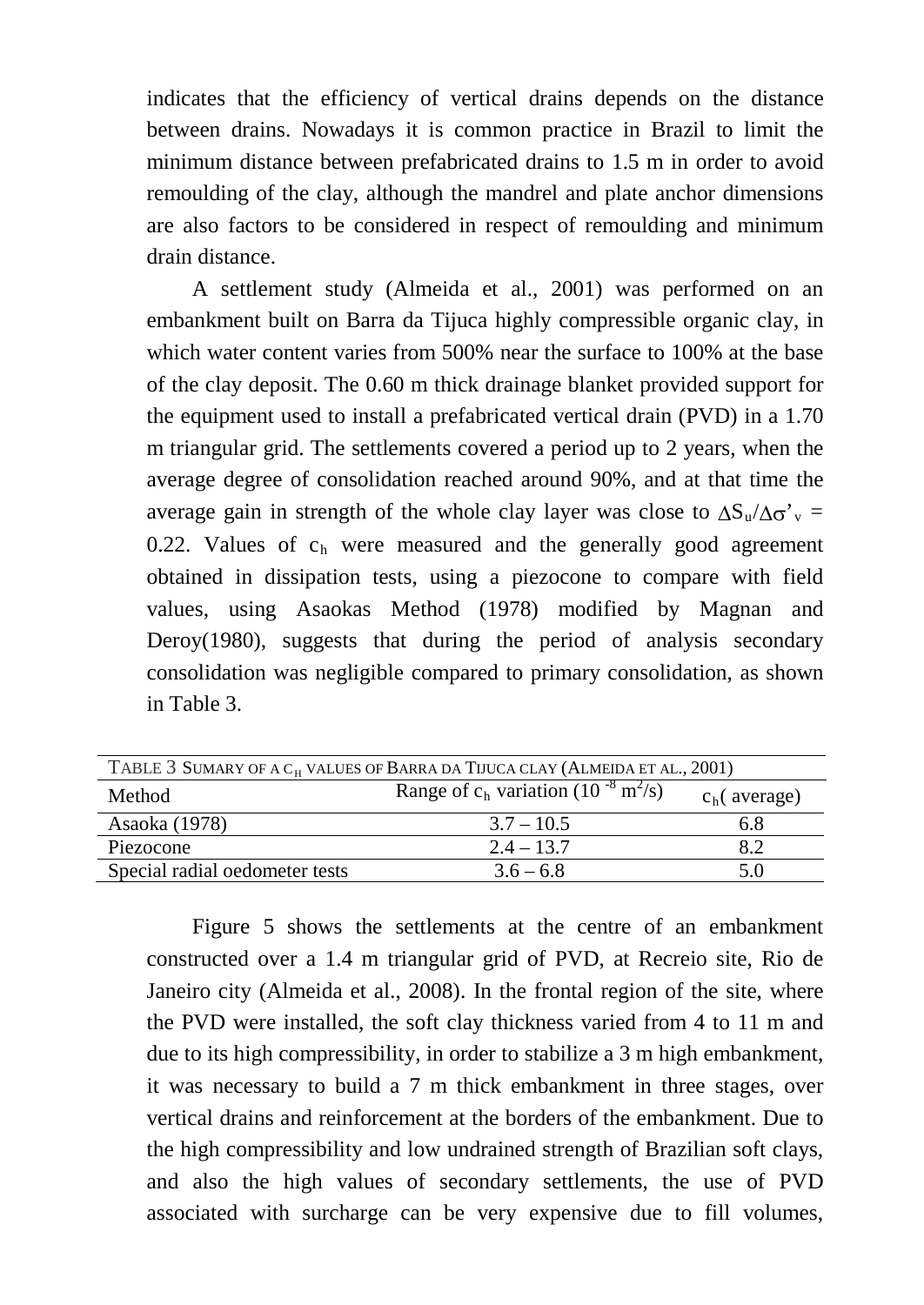reinforcement and the long construction schedules required. All these factors have led to the increasing use of alternatives construction techniques.

## 4.2 Reinforced embankments

The use of reinforcement at the base of embankments on soft clays started in Brazil in the 1980s (e,g. Ortigão and Palmeira, 1982) and since then has increased rapidly. In the early years, lower strength unwoven geotextiles were more widely used. However, in the last fifteen years higher strength geosynthetics, woven geotextiles and geogrids have become available and have gained wider acceptance. A number of case histories of reinforced embankments in Brazil have been reported and some of these are briefly described below.



**FIGURE 5.** *Typical settlement plate data of Recreio embankment (Almeida et* 

Palmeira and Fahel (2000) presented the performances of four geosynthetic reinforcement highway abutments built over soft foundations, including a geogrid reinforced bridge at BR-101 in south Brazil. In this case the new embankment was built with part of its width resting on the old embankment, as shown in Figure 6. The instrumentation showed that the reinforcement was very effective at reducing lateral movement of the soft foundation soil. In spite of the large deformations imposed on the structures, the overall performance of this embankment was satisfactory, mainly because of the flexible nature of the geosynthetic reinforcement used.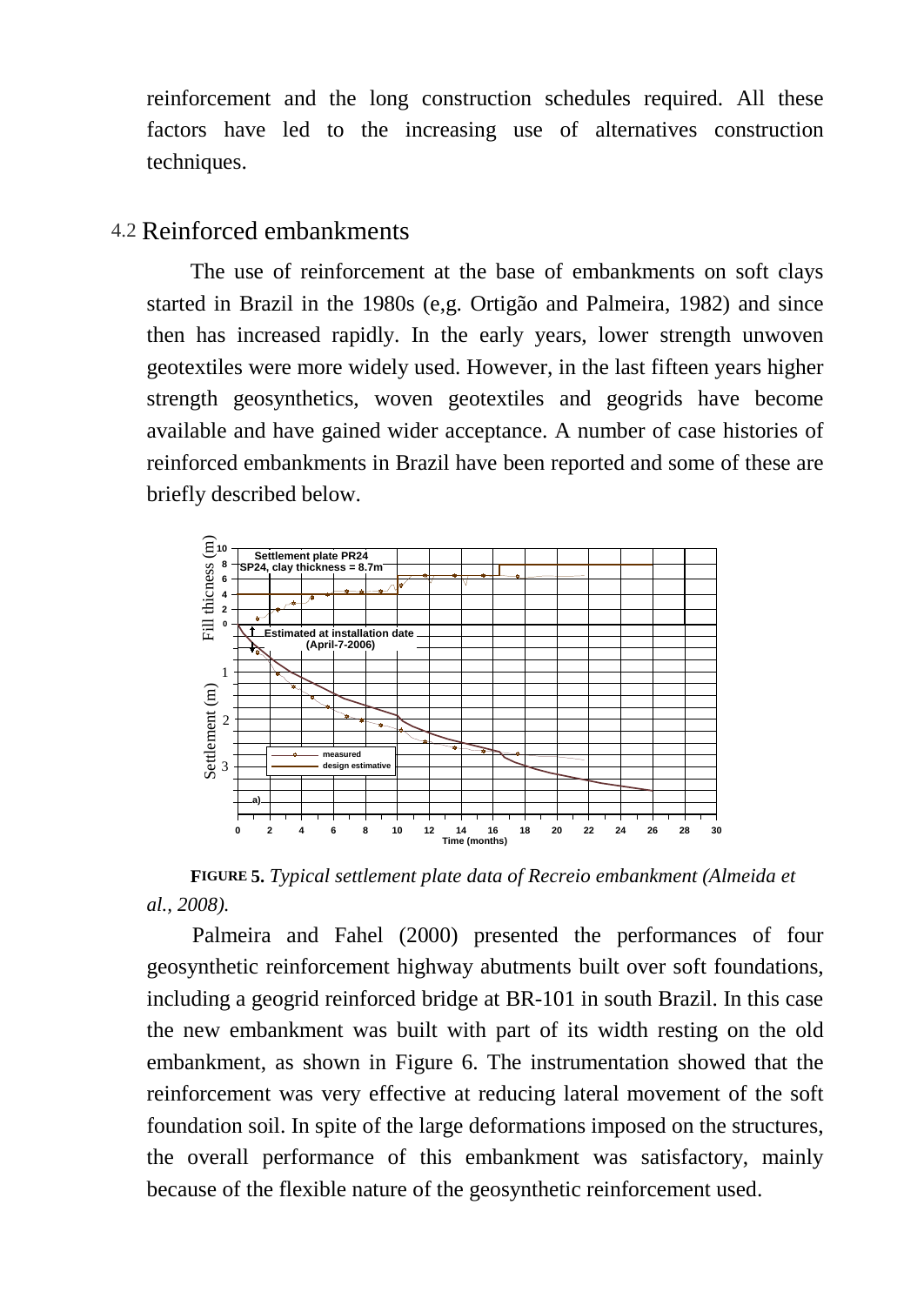

### **FIGURE 6.** *Cross-section along the transverse direction of the embankment (Palmeira and Fahel, 2000).*

Fahel and Palmeira (2002) described another case history of reinforced bridge abutment which almost collapsed before its planned final height had been reached. Two main reasons for the instability of the embankment were identified in this case: the use of a uniaxial geogrid with quite different tensile strength values along the longitudinal and transverse directions and the rapid rate of construction.

Magnani et al. (2009, 2010a) reported the construction of two reinforced test embankments built to failure with measurement of the tensile forces applied to the geotextile reinforcement. The performances of these embankments are summarized in a paper presented to this symposium (Magnani et al., 2010b), so further information is not presented here.

## 4.3 Embankments on granular columns

Techniques used for granular column installation (e.g. Garga and Medeiros, 1995) did not present adequate performance in Brazil in the last century. This was mainly due to issues such as type of equipment used and selection of granular column diameter and spacing. Modern equipment and techniques have been recently introduced and important soft clay improvement works have been carried out in Brazil using granular columns.

One of these works was the construction of an iron ore stockyard in the CSA ThyssenKrupp Steel Plant, covering an area of approximately 9 km², located 50 km from Rio de Janeiro city. Due to vertical stresses equal to 340 kPa imposed by the 13 m high iron ore stockpiles, vibro-replacement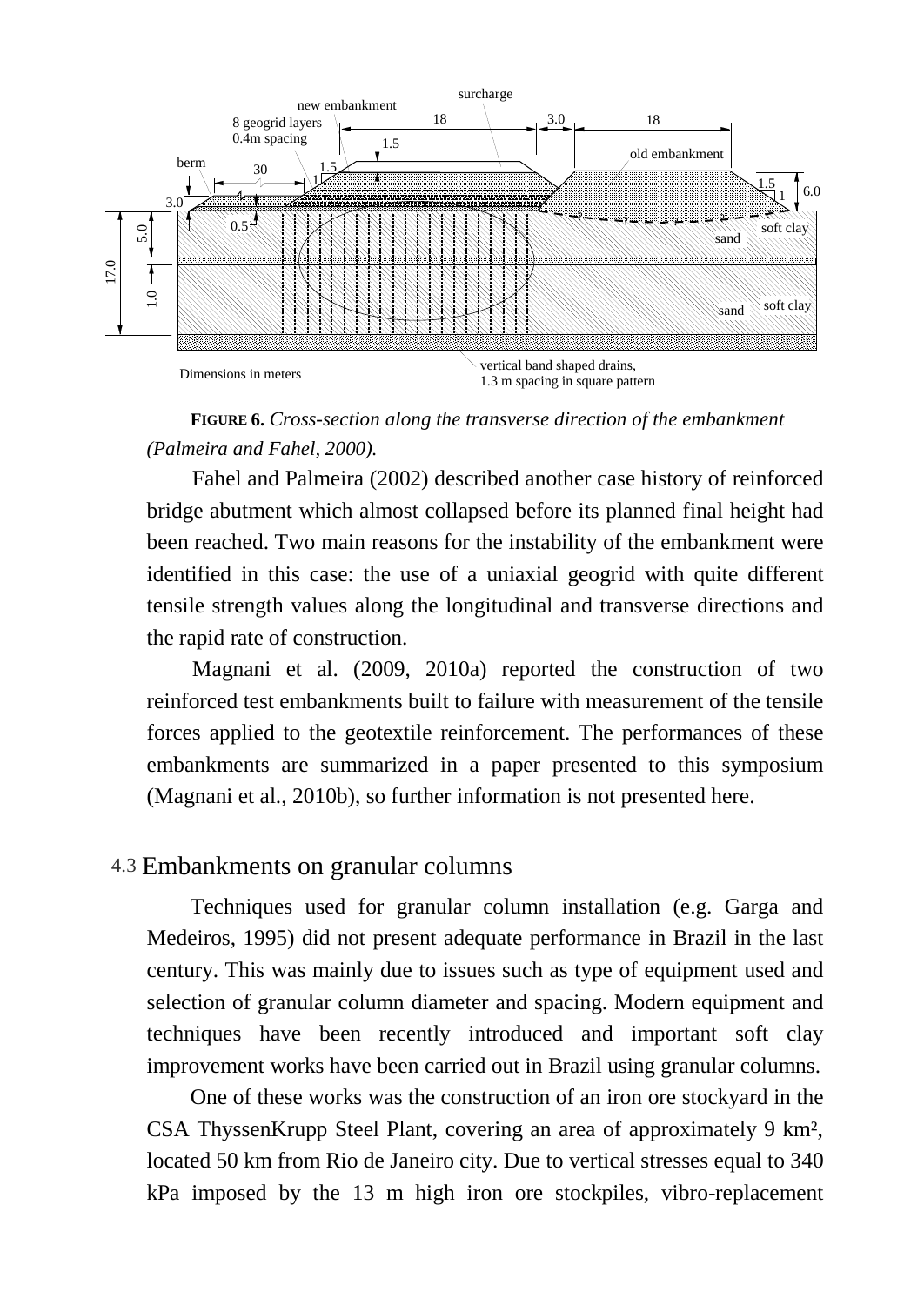techniques with dry and wet methods were used. Subsoil conditions at the site consist of fluvial and fluvio-marine sediments of quaternary origin, alternating stratification of sands, silts and clays, as well as fluvial gravel and younger mangrove deposits (Wegner et al., 2009 and Marques et al., 2008). The compressible layers are 12 to 15 m deep, reaching 17 m in some places. It was estimated that, without the gravel columns, the settlements would reach values around 1.5 m. Figure 7 shows the geometry and geotechnical model used for the solution with gravel columns.

The gravel columns were installed at intervals between 1.75 m and 2.20 m in a square arrangement, with an average length of 12 m and a total length of approximately 400,000 m. A load transfer platform was constructed above the gravel columns with the use of two layers of highstrength bi-directional geogrids. Settlement rates from 2 to 3 cm per month were observed in the iron ore stockyard, but decreased after a period of approximately 4 months (Weigner et al., 2009).



#### **FIGURE 7.** *G eometry and geotechnical model used for the solution with gravel columns (Wegner et al., 2009).*

Other stone column works carried out in Brazil recently (Felix, 2009) include the construction at the BR-101 highway toll station in Araquari, State of Santa Catarina, of 10,305 m of column (diameter 0.80 m; length 7–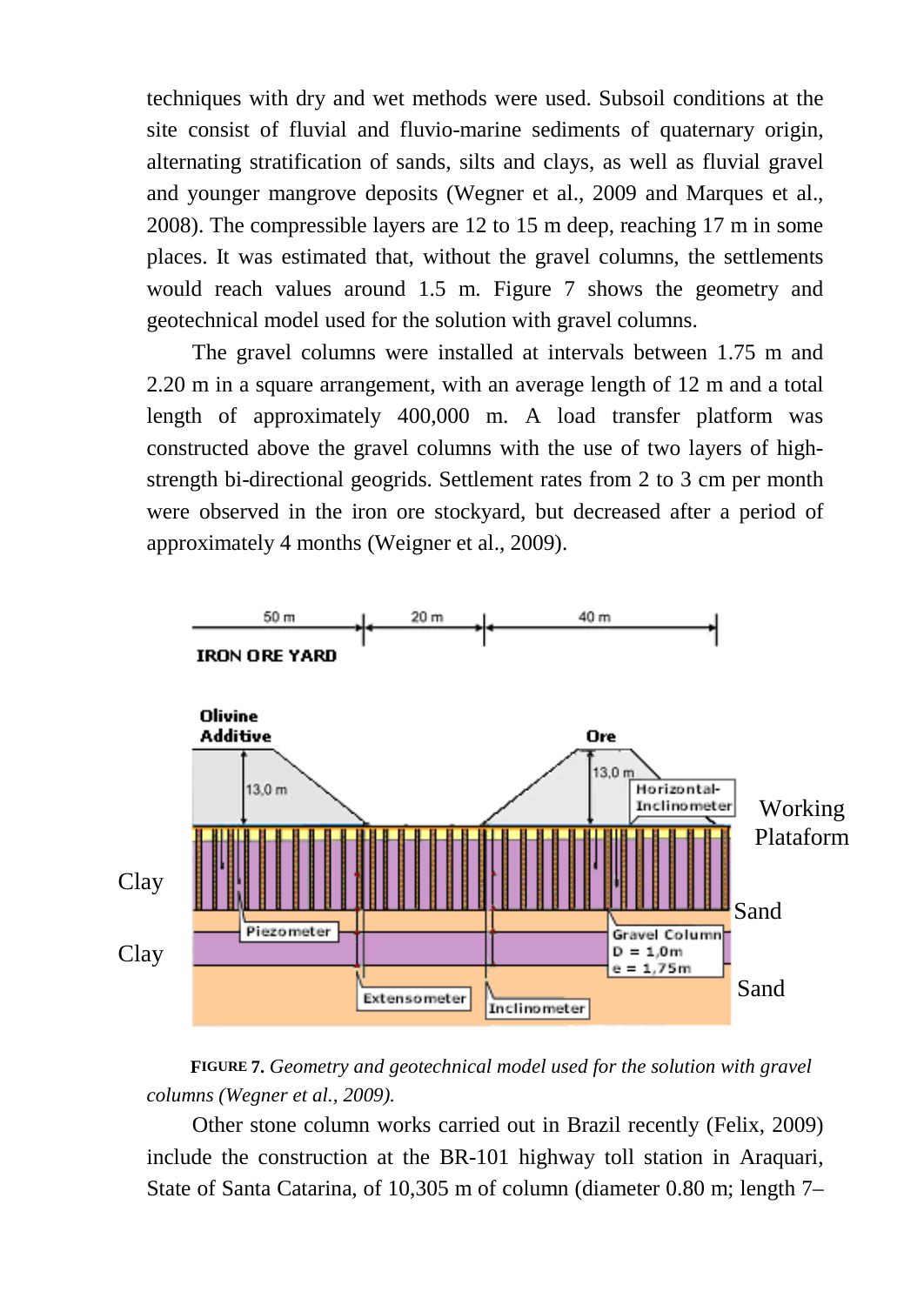10m; spacing 1.80–2.50m). Also, 5378 m of column were installed for the enlargement of the Ubá municipal airport, State of Minas Gerais (diameter 0.70 m; length 6–9 m; spacing 3.5–5.0 m).

# 4.4 Embankments on encased sand columns

Encased sand columns were used for the first time in South America on a highway (Mello et al., 2008) near the city of São Jose dos Campos, 100 km from São Paulo city. The subsoil at this site is composed of two layers of soft clay separated by a layer of silty sand. Table 4 shows the range of geotechnical parameters of these two clay layers.

The columns were installed using closed end Franki pile equipment. After the Franki tube installation, the sand was deposited within the geosynthetic casing and the tube was removed with the aid of a vibratory hammer. Figure 8 shows the final stages of implementation of an encased column installation and the column inside. Table 5 summarizes the characteristics of the columns used and some monitoring results.

| TABLE 4 RANGE OF GEOTECHNICAL PARAMETERS LABORATORY                                      |                 |  |
|------------------------------------------------------------------------------------------|-----------------|--|
| Parameter                                                                                | Range of values |  |
| Bulk weight $(kN/m^3)$                                                                   | $13.2 - 15.4$ . |  |
| Vertical consolidation coefficient c <sub>y</sub> (x 10 <sup>-8</sup> m <sup>2</sup> /s) | $1.3 - 50$      |  |
| <b>OCR</b>                                                                               | $1.2 - 1.6$     |  |
| $CR = C_c/(1 + e_0)$                                                                     | $0.17 - 0.40$   |  |
| Undrained strength (kPa)                                                                 | $6 - 12$        |  |
|                                                                                          |                 |  |



**FIGURE 8.** *Finished geosynthetic encased sand column.*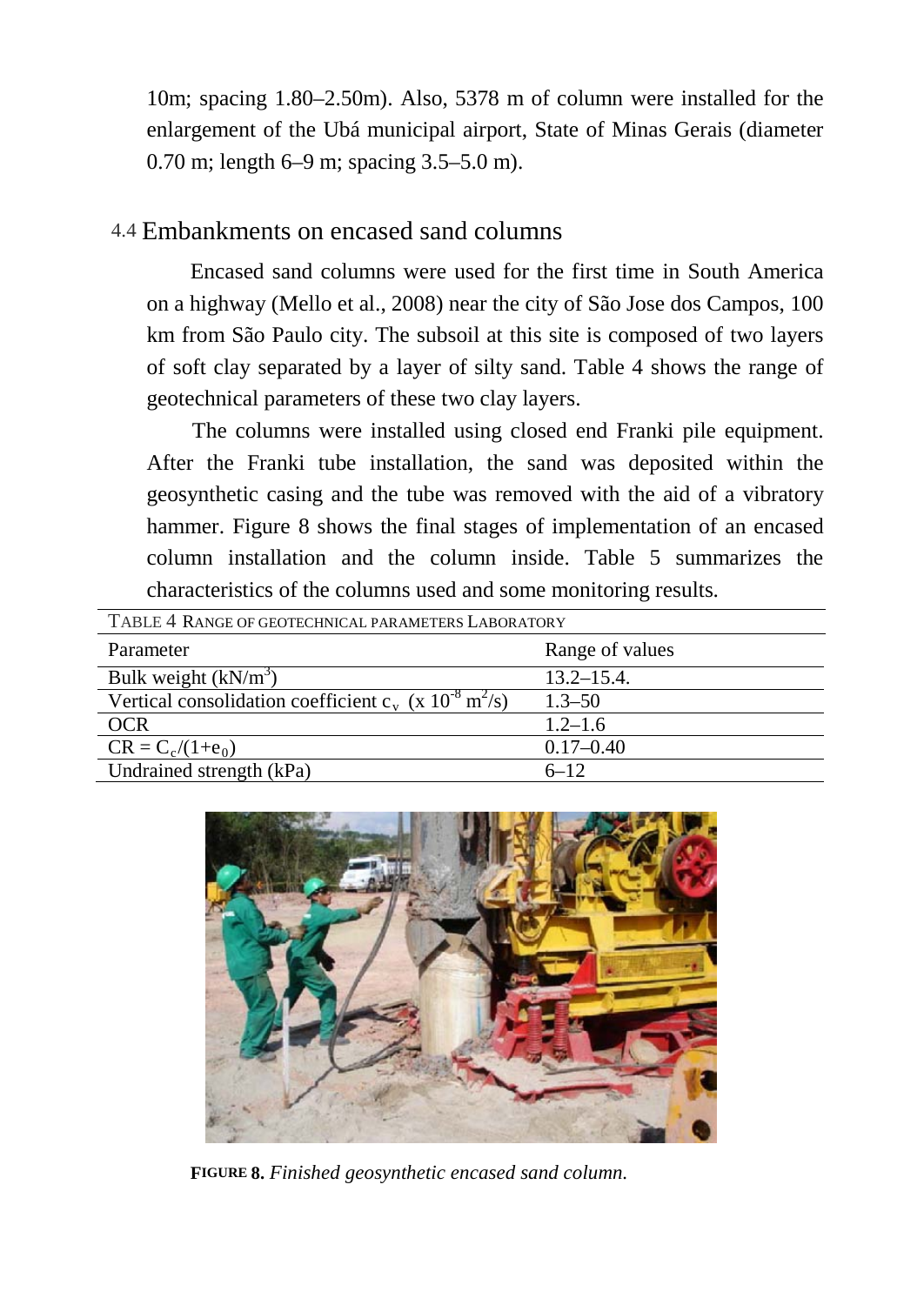| TABLE 5 SUMMARY OF THE CHARACTERISTICS OF COLUMNS AND RESULTS |                                                     |  |  |  |
|---------------------------------------------------------------|-----------------------------------------------------|--|--|--|
| Characteristics                                               | Values                                              |  |  |  |
| Diameter of columns                                           | $0.70 \text{ m}$                                    |  |  |  |
| Geotextile used in the jacking                                | Final stress of 50 kN/m and rigidity of 1000 kN/m   |  |  |  |
| Length of columns                                             | 10.0 <sub>m</sub>                                   |  |  |  |
| Spacing                                                       | 1.8 and 2.2 m                                       |  |  |  |
| Settlement measured (max.)                                    | $100 \text{ mm}$                                    |  |  |  |
| Time of stabilization after the<br>beginning of readings      | 6 months                                            |  |  |  |
|                                                               | Encased sand columns were also used in sites of the |  |  |  |

ThyssenKrupp Steel Plant iron ore stockyards (Alexiew and Moormann, 2009) where the local soil was composed of layers of very soft and compressible clay. The soil and column characteristics are summarized in Table 6.

| TABLE 6 RANGE OF GEOTECHNICAL PARAMETERS OF THE LAYERS AND CHARACTERISTICS OF |                                                               |  |  |
|-------------------------------------------------------------------------------|---------------------------------------------------------------|--|--|
| COLUMNS IN THE CSA WORK (ALEXIEW AND MOORMANN, 2009)                          |                                                               |  |  |
| Soil parameters                                                               | Values                                                        |  |  |
| Thickness of clay layers                                                      | Up to $20 \text{ m}$ of clay layer with $8 \text{ m}$ or more |  |  |
|                                                                               | compressible clay                                             |  |  |
| Oedometric modulus                                                            | $0.2 - 0.5$ MN/m <sup>2</sup>                                 |  |  |
| $c_v$                                                                         | $2-4 \times 10^{-8}$ m <sup>2</sup> /s                        |  |  |
| $S_{u}$                                                                       | $5 - 15$ kN/m <sup>2</sup>                                    |  |  |
| Columns characteristics                                                       | Values                                                        |  |  |
| Diameter of columns                                                           | 0.78 <sub>m</sub>                                             |  |  |
| Length of columns                                                             | 10 to 12 m                                                    |  |  |
| Spacing                                                                       | 2.0 x 2.0 m                                                   |  |  |
| Geotextile used in the jacking                                                | Ringtrac R 100/250 and 100/275                                |  |  |

## 4.5 Lightweight fill

Different types of lightweight materials may be used in order to reduce settlements and increase the overall embankment stability. Among these materials, expanded polystyrene EPS is nowadays the most widely used as it has the lowest specific weight and combines high strength and low compressibility. The use of EPS blocks as a light fill material is still not widely used in Brazil, owing to its high cost, but some uses in São Paulo (Gonçalves and Guazzelli, 2004) and in Rio de Janeiro (Sandroni, 2006; Lima and Almeida 2009) have been reported, as exemplified in Figure 9.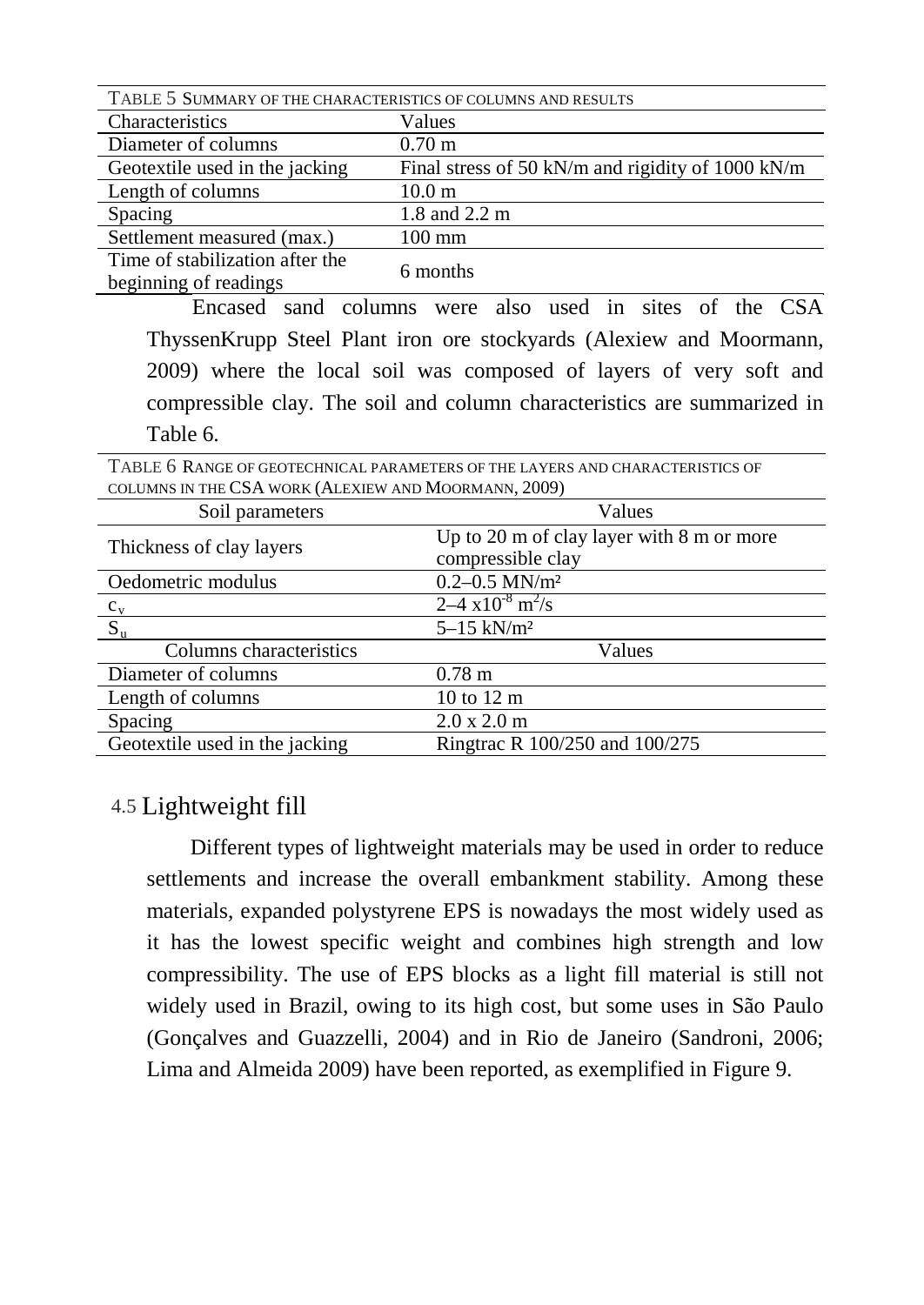

**FIGURE 9** *Use of EPS blocks as lightweight fill material: a) cross section showing blocks and protective cover; b) finished pavement (Lima and Almeida 2009).*

## 4.6 Piled embankments

Piled embankments with a geogrid or concrete platform can be an alternative with technical, economical and schedule advantages, when compared to a reinforced embankment with berms on vertical drains, mostly due to the high value of fill material necessary for more conventional solutions. For very soft clays like the ones described here, piled embankment solutions for roads may be more economic than embankments on vertical drains for soft layer thicknesses greater than about 12 m (Almeida and Marques, 2004). However, it is important to analyze each case, since stratigraphy, soil parameters and fill costs vary over a wide range as shown by Nascimento (2009) and thus the clay thickness threshold could be lower than 12 m for some deposits.

The performance of piled embankments built over Barra soft clay deposits were described by Almeida et al. (2007, 2008) and Sandroni and Deotti (2008). The prevailing mechanism in these cases was the membrane effect due to the low ratio of embankment height to pile caps span. When the membrane effect prevails, geogrid deformation should be expected in the future, and the pavement should be light and flexible, allowing future settlements and maintenance.

Based on the performance of these piled embankments, it was observed in very soft clays that the working platform causes important settlements, the magnitude of which is not negligible.

Palmeira and Fahel (2000) describe the behavior of the reinforced abutment with the highest reinforced structure (7.3 m), where no settlement was observed due to the efficiency of the piles along the embankment base.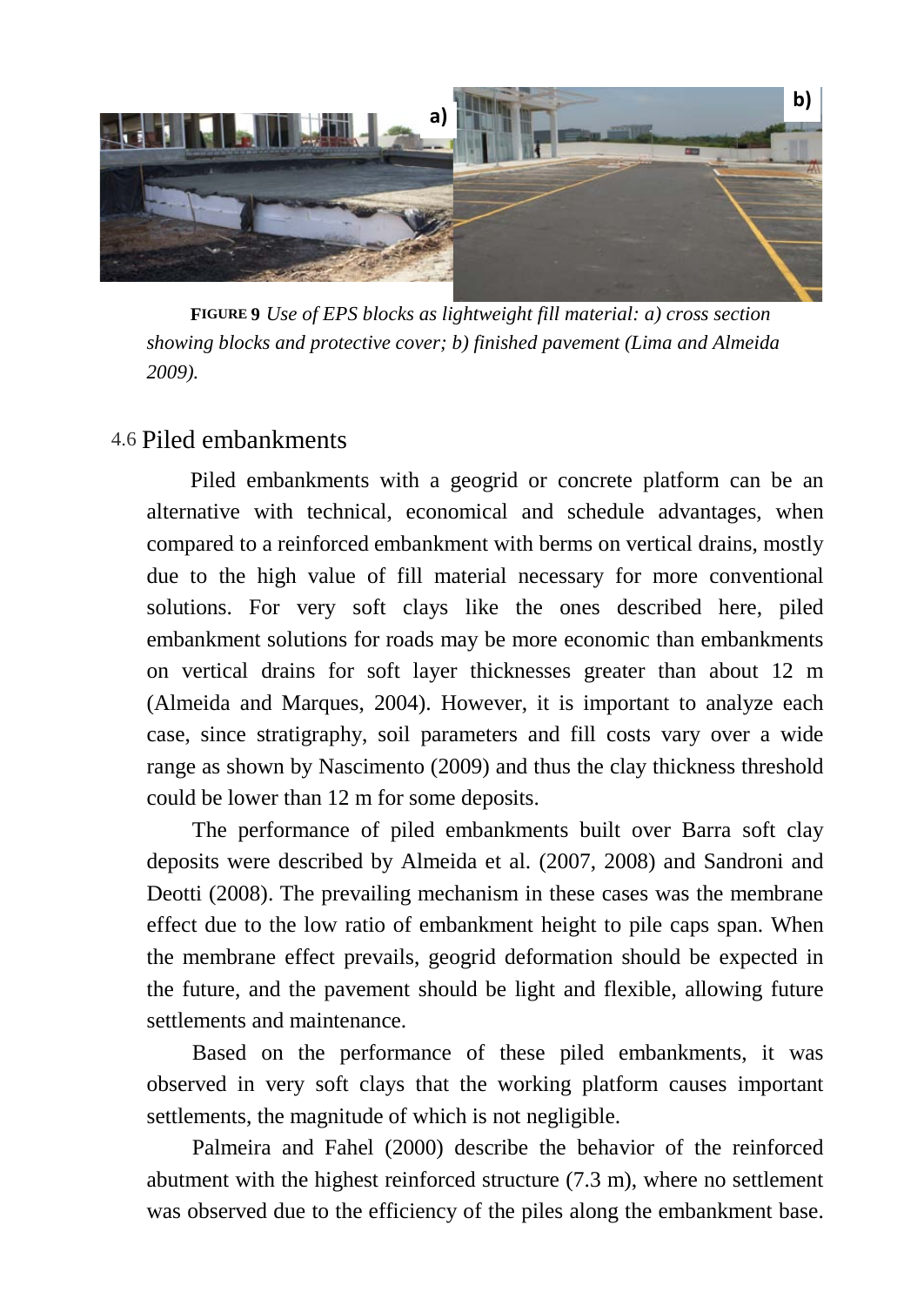However, horizontal displacements of the wall crest of the order of 40 mm (approximately 0.55% of the wall height) were measured.

## 4.7 Vacuum Consolidation

Brazilian expertise with vacuum consolidation comes from a study performed at a site in Canada (Marques and Leroueil, 2005), in a research program carried out by Laval University and COPPE/UFRJ. Two trial embankments were built in order to study the technique of preconsolidation by vacuum (trial Embankment A) and by vacuum and heating (trial Embankment B). The site had a water table at a depth of 1.5 m, inside the weathered crust, and a flow of water towards the underlying till layer. Results of this experiment are summarized in Figure 10 where good correspondence is seen between the applied vacuum pressure, vertical strains (measured by special vertical extensometers) and pore pressure.



**FIGURE 10.** *Vertical deformation of sub-layers 2A and 2B (fill B) and pore pressure measured in the middle of these layers, at a depth of 5.4 m (Marques and Leroueil, 2005).*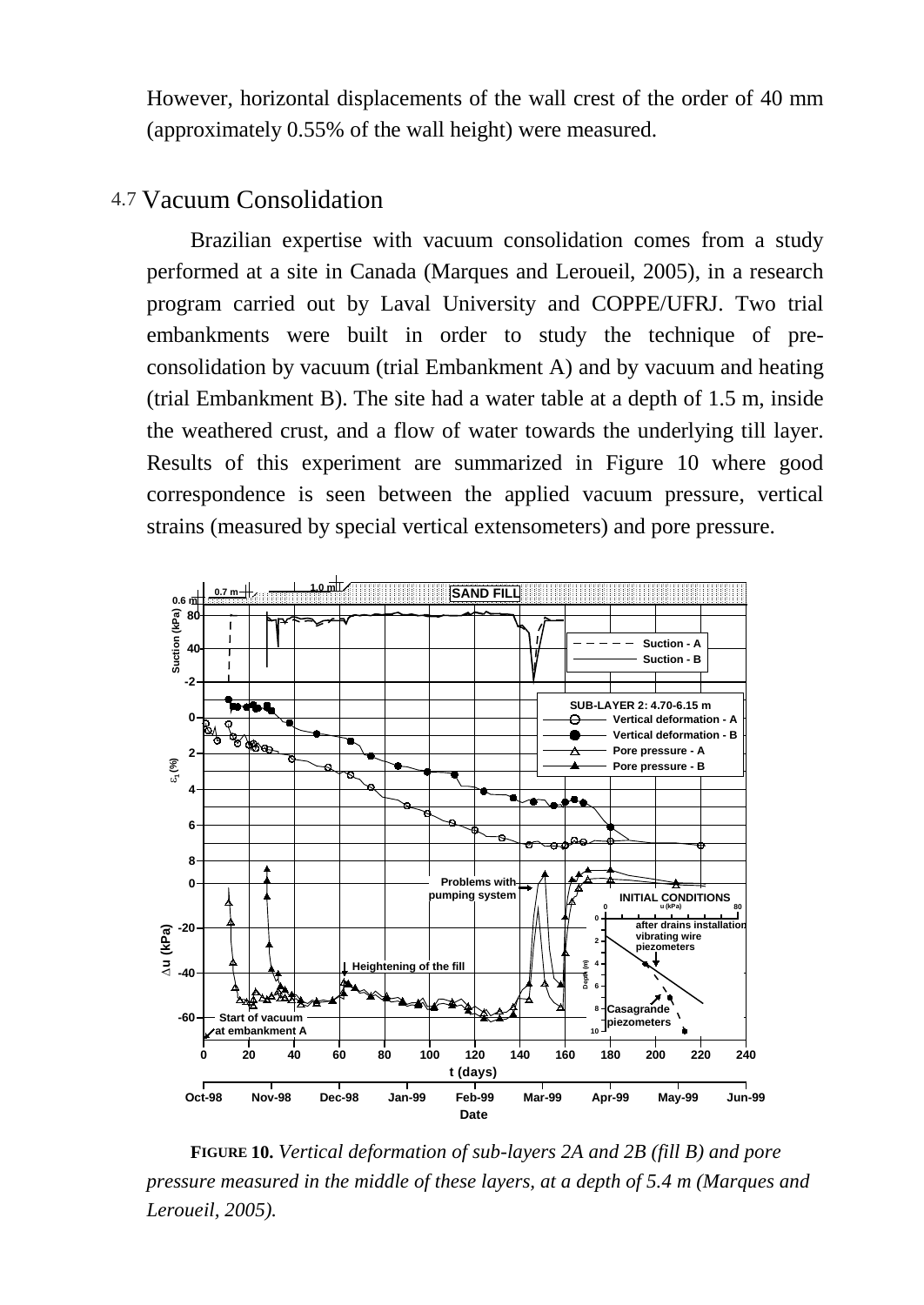The vacuum technique is a good option for very large areas, where often the superficial very soft clay has very low undrained strength. For these sites, like most Brazilian deposits, the technique presents two advantages: it is possible to attain high stresses without rupture and there is a significant economy with the fill material generally used as surcharge. Another advantage deals with the logistics of obtaining fill material near the embankment area and the transportation and disposal of the material, which could be of great importance for the construction schedule.

Some studies on the subject are being conducted at present in Brazil to use the vacuum technique at nearby shore sites. The main drawback with the use of vacuum consolidation in Brazilian deposits is the presence of sand layers in soft clay deposits (Massad, 2009) as in these cases it is necessary to use plastic diaphragm walls to maintain system tightness.

#### 5INSTRUMENTATION FOR MONITORING STABILITY

The instrumentation for the construction of stage embankments consists mostly of settlements plates and inclinometers, and sometimes piezometers. To evaluate the gain in clay strength between stages, vane tests are carried out. The use of extensometers is generally associated with a more extensive instrumentation programme, generally for important projects or research.

Settlement control is usually based on settlement and piezometer measurements (e.g. Almeida and Ferreira, 1992; Sandroni and Bedeschi, 2008) but a discussion of these topics is beyond our scope.

For stability control based on inclinometer results, Almeida et al. (2000) proposed that, for distortion velocities  $(v_d)$  higher than 1.5%/day, there are regions where plasticization occurs and rupture could be imminent, and the interruption of surcharge is recommended. For  $v_d$  values between 0.5%/day and 1.5%/day, special care should be taken, but for  $v_d \leq$ 0.5%/day only the continuous monitoring is required until stabilization.

Sandroni et al. (2004) proposed an empirical method for the evaluation of the safety of embankments over soft soils. The procedure takes into account that the volume due to settlement  $(V_v)$  and the volume due to horizontal displacement  $(V<sub>h</sub>)$ , for undrained conditions and plane analysis, should be the same. They proposed that: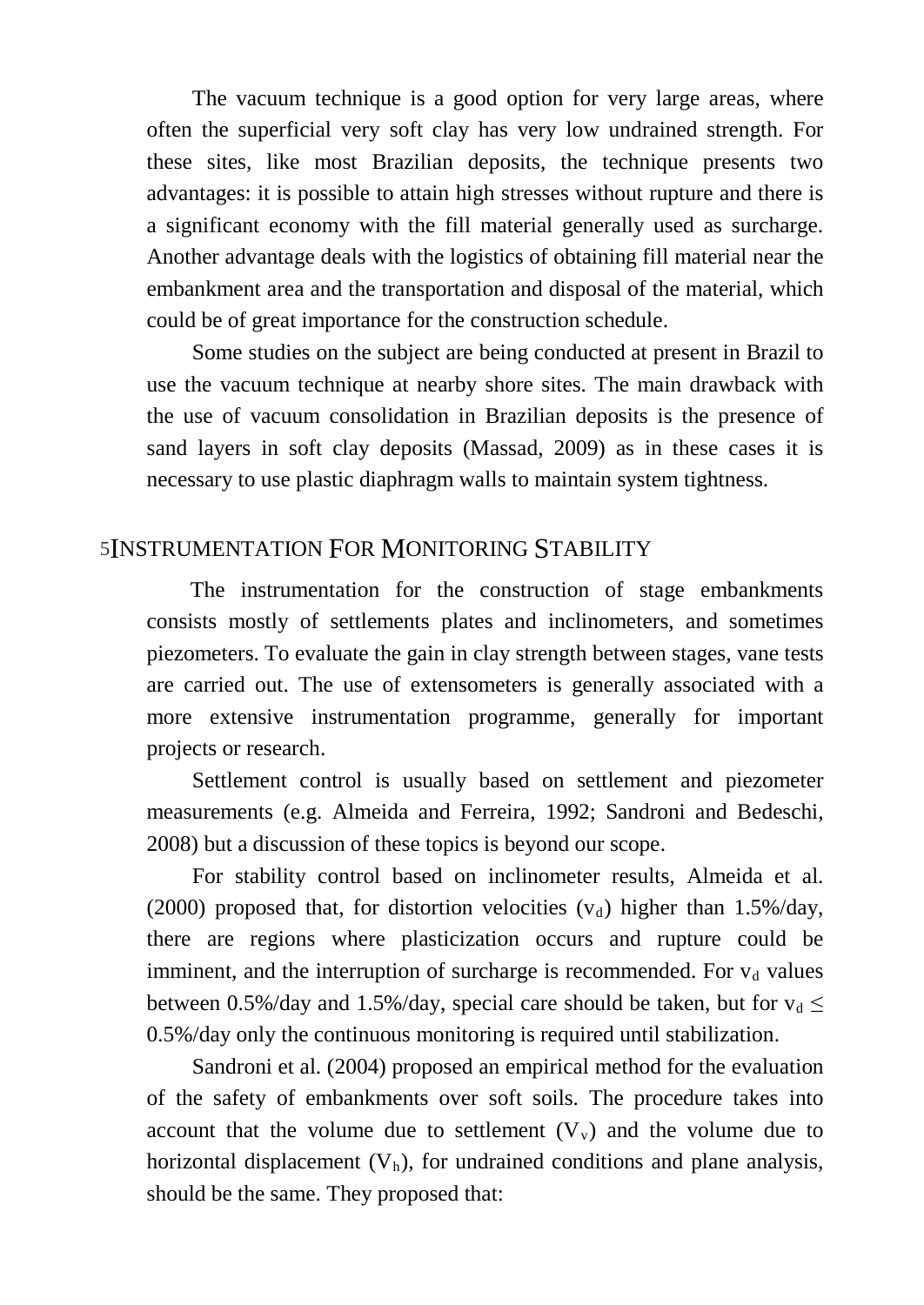-for undrained behavior  $V_v/V_h$  are close to one, and non planar undrained behavior  $V_{v}/V_{h}$ >1;

- for drained behaviour  $V_v/V_h > 1$ .

During loading  $V_v/V_h$  could vary since field behavior is a mix of undrained and drained behavior and deformations are not planar. When close to rupture  $V_v/V_h$  tends to 1 very quickly, however when loading is interrupted  $\rm V_{v}/V_{h}$  increases with time, going to stabilization

Magnani et al. (2008) applied the procedures of Almeida et al. (2000) and Sandroni et al. (2004) to three experimental embankments assumed to rupture, one with drains and reinforcement, another with reinforcement and a third which was conventional (without drains or reinforcement) and obtained satisfactory results for the three embankments.

### 6CONCLUSIONS

This paper describes techniques to build embankments on very soft Brazilian clays. The used site investigation techniques involve *in situ* tests (mainly SPT, CPTu, VT) and laboratory tests (oedometer and triaxial tests), which require careful sampling and specimen preparation in order to get reliable parameters for very soft clays. The design strength profile is mainly based on the corrected vane strength supported by normalized undrained strength equations. Coefficient of consolidation design values are usually based on both oedometer tests and CPTu dissipation tests.

The Brazilian case histories of Sarapuí, Juturnaíba and Sergipe breakwater, which were performed in the 1970s to early 1990s, are wellstudied and were very useful in understanding the field behavior of Brazilian soft clays.

A number of more elaborate construction techniques involving the use of reinforcement, berms, vertical drains, temporary surcharge and stage construction are then described by means of practical applications. In very soft Brazilian clays, it is common to make combined use of all these techniques in the same project or site. However the overall construction involved is still extensive due to the nature of these very soft deposits.

Less conventional construction techniques such as piled embankments with geogrid platforms and soil improvement techniques using granular columns and lightweight fills have also been adopted more recently in these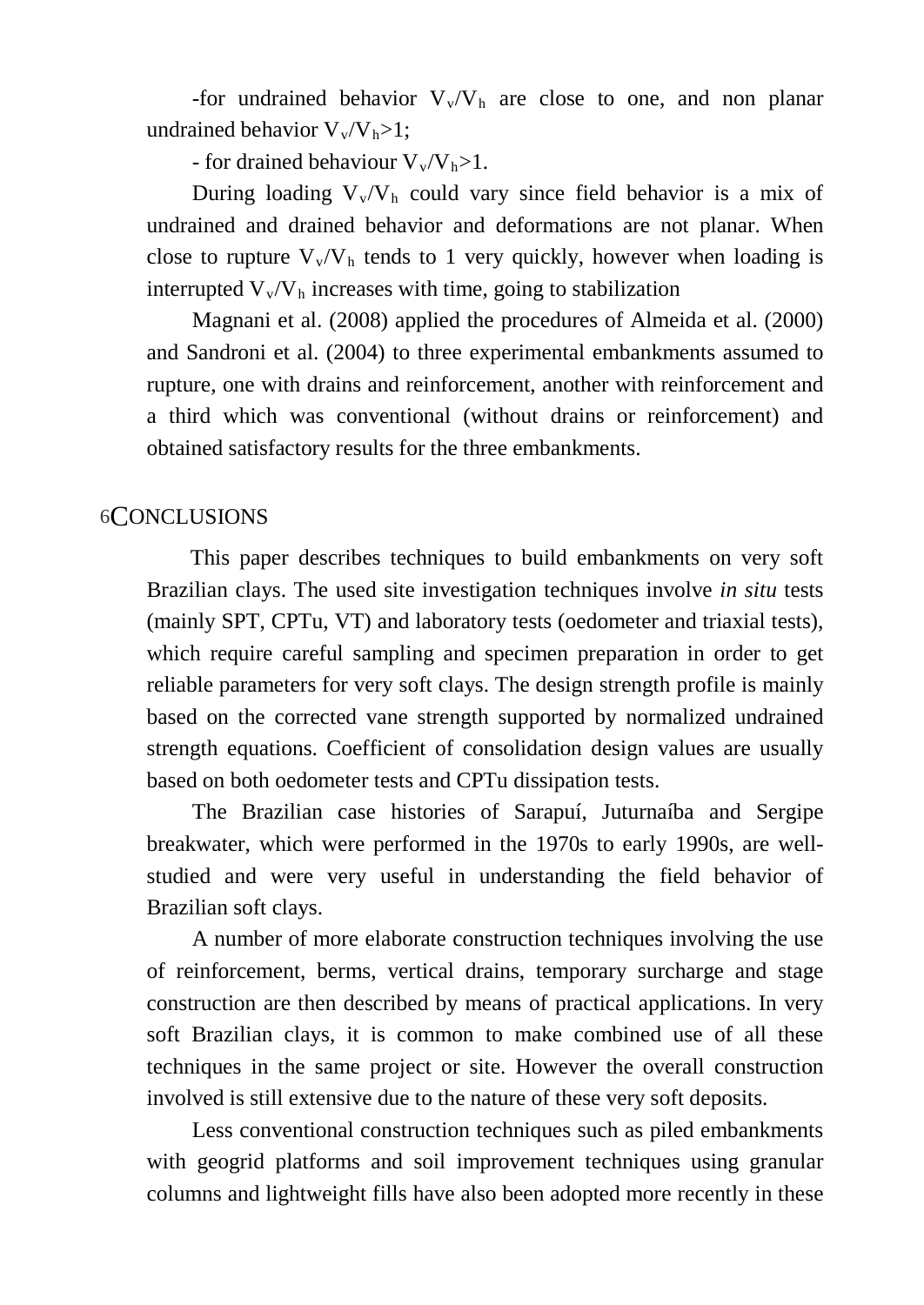very soft deposits. These less conventional techniques are gaining wider acceptance as they allow shorter overall construction times.

#### ACKNOWLEDGEMENTS

The geotechnical data summarized herewith result from a large number of studies, particularly Master's and PhD dissertations and the authors are very much indebted to all those involved in these studies. The authors would like to thank the Brazilian Research Council (CNPq-Pronex Program) and State of Rio de Janeiro Research Agency (FAPERJ – Cientistas do Estado Program) for their financial support and to Marcos B. Mendonça and José Renato M. Oliveira for their comments in the final version of the paper.

## **REFERENCES**

- ABNT 1997. NBR9820, Assessment of undisturbed low consistency soil samples from borehole. (*In Portuguese*) Brazilian Code.
- Alexiew, D. & Moormann, C. 2009. Foundation of a coal/coke stockyard on soft soil with geotextile encased columns and horizontal reinforcement. *Proceedings of the 17th ICSMGE*, CD-ROM
- Almeida, M. S. S. & Ferreira, C. A. M. 1992. Field, in situ and laboratory consolidation parameters of very soft clay. Predictive Soil Mechanics, *Proceedings of the Wroth Memorial Symposium*, Oxford, pp. 73–93.
- Almeida, M. S. S. & Marques, M. E. S. 2003. The behaviour of Sarapuí soft organic clay. In: T. S. Tan, K. K. Phoon, D. W. Hight and S. Leroueil (eds.) *Characterisation and Engineering properties of Natural Soils*, vol. 1, pp. 477–504.
- Almeida, M. S. S. & Marques, M. E. S. 2004. Embankments on thick compressible soft clay layers (*In Portuguese*). *2º Congresso Luso-Brasileiro de Geotecnia*, Aveiro. pp. 103–112.
- Almeida, M. S. S. & Ortigão J. A. R. 1982. Perfomance and Finite Element Analyses of a Trial Embankment on Soft Clay. *International Symposium on Numerical Models in Geomechanics*, Zurich. pp. 548–558.
- Almeida, M. S. S. 1985. Discussion on: "Embankments Failure on Clay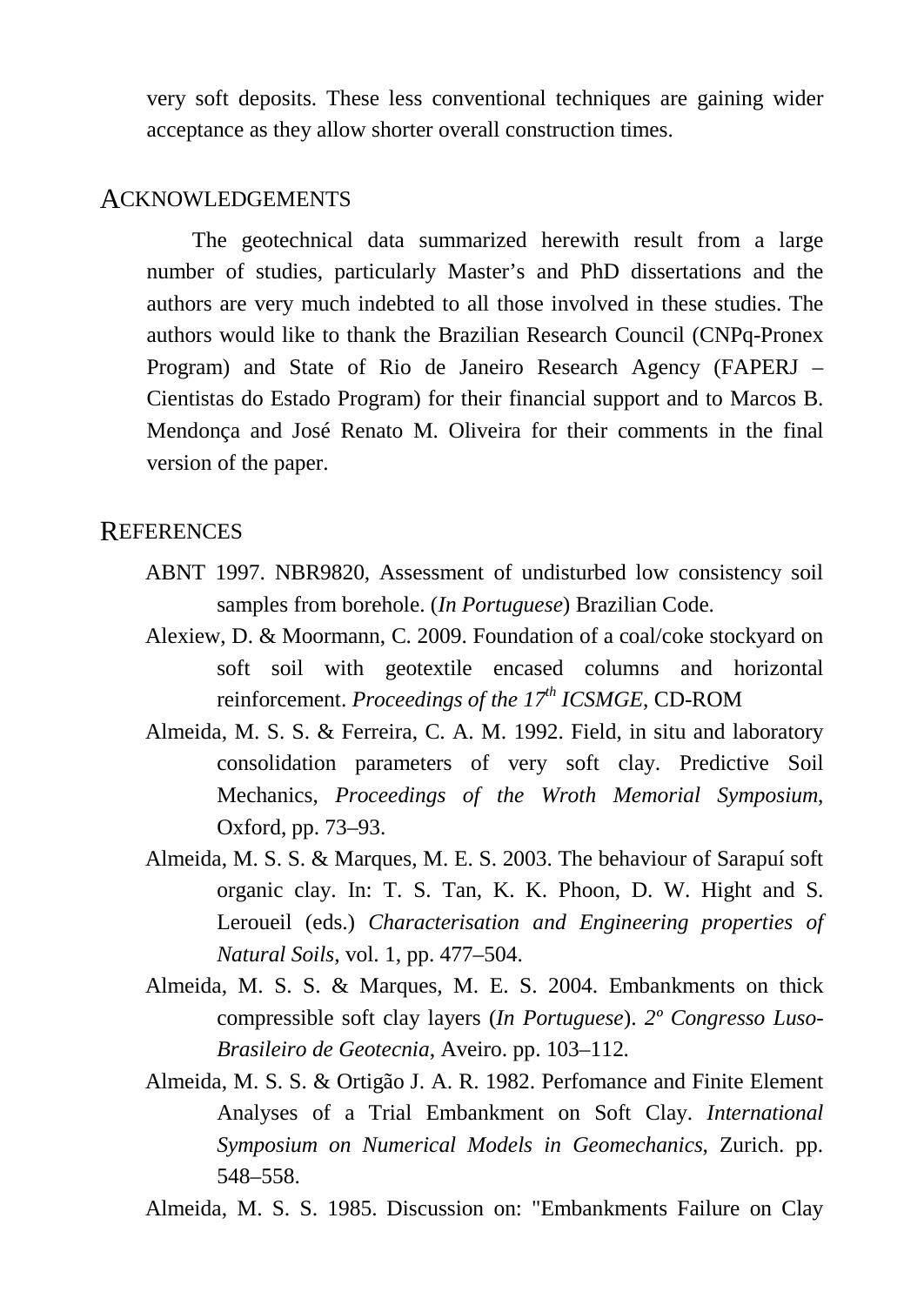near Rio de Janeiro", *Journal of Geotechnical Engineering*, ASCE, vol. 111 (2), pp. 253–256.

- Almeida, M. S. S. 1996. Embankments on soft clays: design and performance (*In Portuguese*). Ed. UFRJ, 215 p.
- Almeida, M. S. S., Davies, M. C. R. & Parry, R. H. G. 1985. Centrifuged embankments on strengthened and unstrengthened clay foundations. *Géotechnique*, vol. 35 (4), pp. 425–441.
- Almeida, M. S. S., Ehrlich, M., Spotti, A. P. & Marques, M. E. S. 2007. Embankment supported on piles with biaxial geogrids. *Journal of Geotechnical Engineering*, Institution of Civil Engineers, ICE, UK vol. 160 (4), pp. 185–192.
- Almeida, M. S. S., Marques, M. E. S, Lima, B. T. & Alvez, F. 2008a. Failure of a reinforced embankment over an extremely soft peat clay layer. *4th European Conference on Geosynthetics-EuroGeo*, 2008, Edinburgh, vol. 1, pp. 1–8.
- Almeida, M. S. S., Marques, M. E. S., Almeida, M. C. F. & Mendonça, M. B. 2008. Performance of two "low" piled embankments with geogrids at Rio de Janeiro. *The First Pan American Geosynthetics Conference & Exhibition*, 2–5 March, Cancun, Mexico, on CD.
- Almeida, M. S. S., Marques, M. E. S., Miranda, T. C. & Nascimento, C. M. C. 2008. Lowland reclamation in urban areas. *Workshop on Geotechnical Infrastructure for Mega Cities and New Capitals*, TCIU - ISSMGE, Búzios, 25–26 August, on CD.
- Almeida, M. S. S., Oliveira, J. R. M. S. & Spotti, A. P. 2000. Prediction and performance of embankments over soft soils: stability, settlements and numerical analysis. (*In Portuguese*). *Previsão de Desempenho x Comportamento Real*, ABMS, São Paulo, pp. 69–94.
- Almeida, M. S. S., Spotti, A. P., Santa Maria, P. E. L., Martins, I. S. M. & Coelho, L. B. M. 2001. Consolidation of a very soft clay with vertical drains, *Geotechnique*, vol. 50 (2), pp. 633–643.
- Antunes Filho, V. 1996. Numerical analysis of Juturnaíba embankment on soft organic clay (in Portuguese). MSc. Thesis, COPPE/UFRJ, Rio de Janeiro, Brazil.
- ASAOKA, A. 1978. Observational Procedure of Settlement Prediction. Soil and Foundations, vol. 18 (4), pp 87-101.
- Azzouz, A. S., Baligh, M. M. & Ladd, C. C. 1983. Corrected Field Vane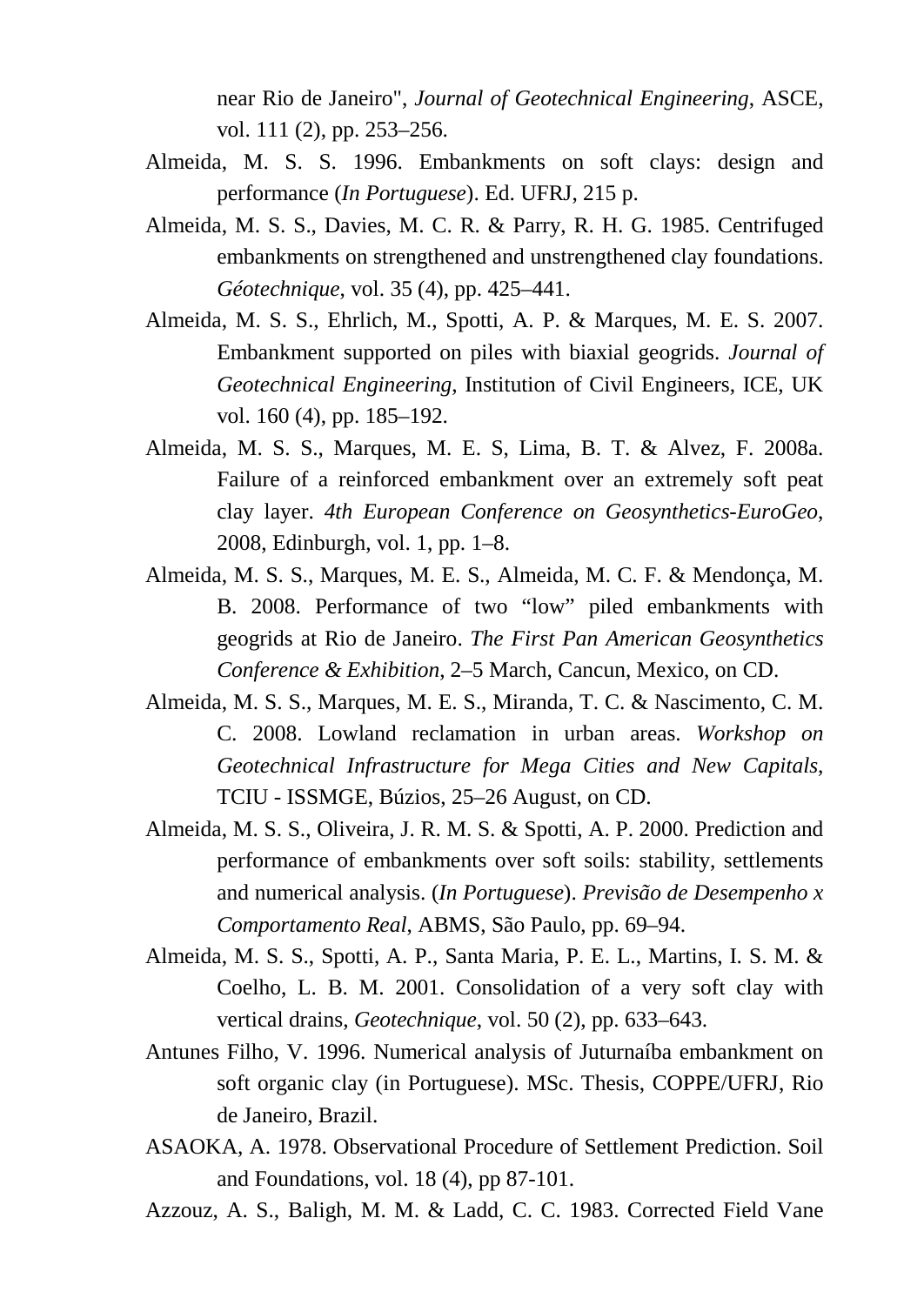Strength for Embankment Design. *Journal of Geotechnical Engineering*, ASCE, vol. 109 (5), pp. 730–734.

- Bjerrum, L. 1973. Problems of soil mechanics and construction on soft clays and structurally unstable soils. *8th International Conference on Soil Mechanics and Foundation Engineering*, Moscow, vol. 3, pp. 111–159.
- Brugger, P. J., Almeida, M. S. S., Sandroni, S. S. & Lacerda, W. A. 1998. Numerical analysis of the breakwater construction of Sergipe Harbour, Brazil. *Canadian Geotechnical Journal*, vol. 35 (6), pp. 1018–1031.
- Coutinho, R. Q. & Bello, M. I. M. C. 2005. Aterro sobre Solo Mole. In: Alexandre Duarte Gusmão e outros. (Org.). Geotecnia do Nordeste / ABMS. 1 ed. Recife: Editora Universitária / UFPE, pp. 111–153.
- Coutinho, R. Q. & Lacerda, W. A. 1989. Strength Characteristics of Jurtunaíba Organic Clays. *XII Int. Conf. on Soil Mechanics and Foundation Engineering*, Rio de Janeiro, vol. 03, pp. 1731–1734.
- Coutinho, R. Q. 2007. Characterization and engineering properties. *The Second International Workshop on Characterization and Engineering Properties of Natural Soils*. Editors Tan, Phoon, Higth & Leroueil. Singapore, pp. 2049–2100.
- Cunha, M. A. & Wolle, C. M. 1984. Use of aggregates for road fills in the mangrove regions of Brazil. *Bulletin of International Association of Engineering Geology*, Paris, vol. 30, pp. 47–50.
- Danziger, F. A. B & Schnaid, F. 2000. Piezocone tests: procedures, recommendations and interpretation *(in Portuguese). Brazilian Seminar of Field Investigation*, São Paulo, Brazil, vol. 3, pp. 1–51.
- Fahel, A. R. S. & Palmeira, E. M. 2002. Failure Mechanism of a Geogrid Reinforced Abutment on Soft Soil. *7th International Conference on Geosynthetics*, Nice. Lisse: Balkema. vol. 4, pp. 1565–1568.
- Felix, M. 2009. Personal communication
- Garga, V. K. & Medeiros, L. V. 1995. Field Performance of the Port of Sepetiba Test Fills. *Canadian Geotechnical Journal*, 32 (1), pp. 106–121.
- Gonçalves, H. H. S. & Guazzelli, M. C. 2004. Use of EPS on embankments over soft soils *(in Portuguese). II Congresso Luso-Brasileiro de Geotecnia*, Aveiro, pp. 73–82.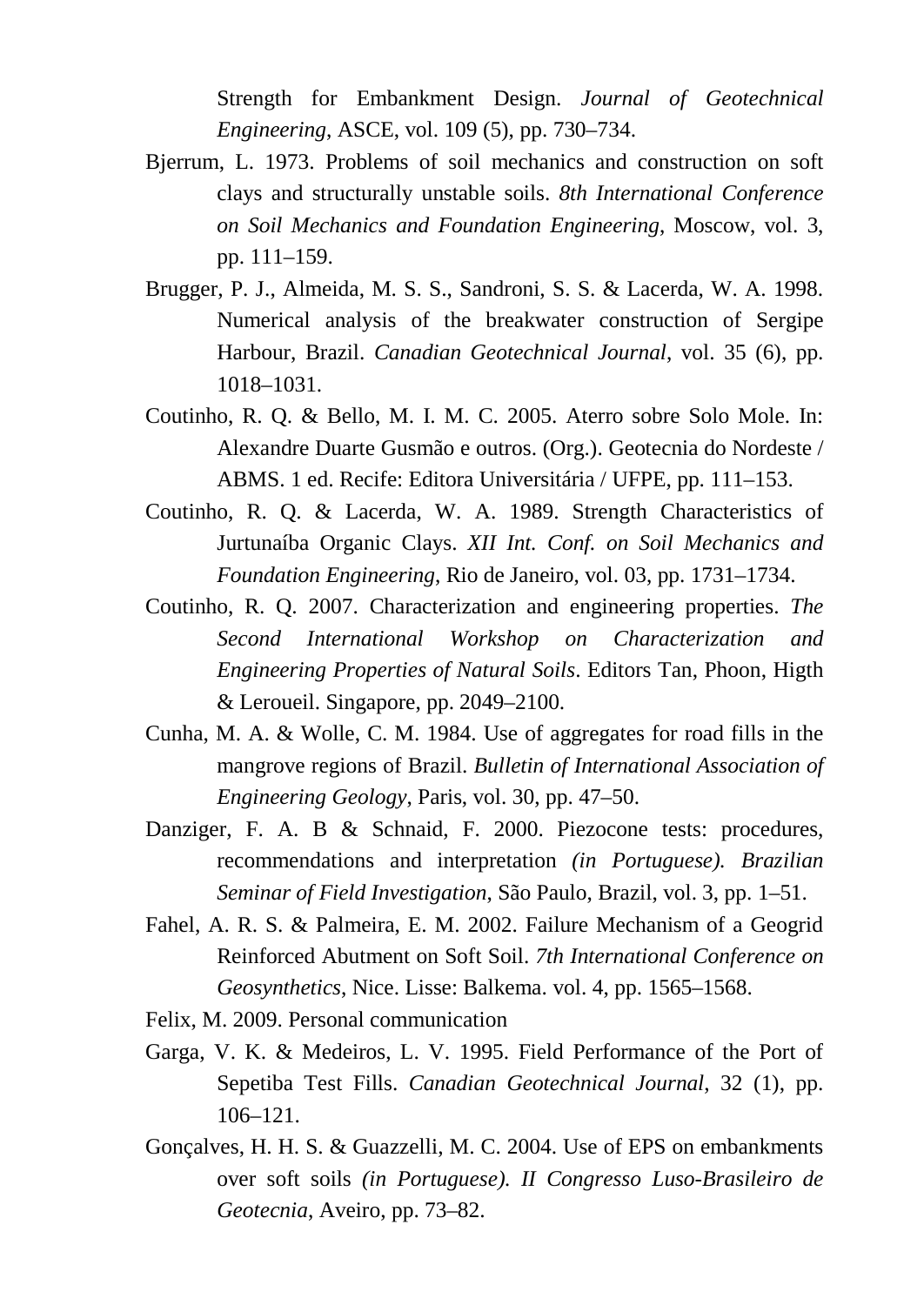- Lacerda, W. A., Costa Filho, L. M., Coutinho, R. Q. & Duarte, A. R. 1977. Consolidation characteristics of Rio de Janeiro soft clay. *Conference on Geotechnical Aspects of Soft Clays*, Bangkok, pp. 231–244.
- Ladd, C. C. & DeGroot, D. J. 2003. Recommended Practice for Soft Ground Site Characterization. *12th Pan American Conference on Soil Mechanics and Geotechnical Engineering*, Boston, vol. 1, pp. 3–57.
- Lima, B. T. & Almeida, M. S. S. 2009. Use of lightweight EPS fill material in Barra da Tijuca very soft clay. *(in Portuguese). Conf. Sudamericana Ingenieros Geotécnicos Jóvenes*, Córdoba - Argentina, vol. 1, pp. 153–156
- Lunne, T. Berre, T. & Strandvik, S. 1997. Sample disturbance effects in soft low plastic Norwegian Clay. *Recent Developments in Soil and Pavement Mechanics*. M. Almeida (ed.), Rio de Janeiro, pp. 81– 102, Rotterdam: Balkema.
- Magnan, J. P. e Deroy, J. M. (1980). Analyse graphique des tassements observés sous les ouvrages. Bulletin Liason Laboratoire des Ponts et Chaussés, 109, p. 9-21.
- Magnani, H.O., Almeida, M. S. S. & Ehrlich, M. 2008. Construction Stability Evaluation of Reinforced Embankments over Soft Soils. *1st Pan American Geosynthetics Conference & Exhibition*, Cancum. CD-ROM. pp. 1372–1381.
- Magnani, O. H., Almeida, M. S. S., Almeida & Ehrlich, M. 2009. Behaviour of two reinforced test embankments on soft clay. *Geosynthetics International,* ICE, vol. 16 (3), pp. 127–138.
- Magnani, O. H., Ehrlich, M. & Almeida, M. S. S. 2010a. Embankments over soft clay deposits: the contribution of basal reinforcement and surface sand layer to stability. *Journal of Geotechnical and Geoenvironmental Engineering,* ASCE, vol. 136 (1), pp. 260–264.
- Magnani, O. H., Almeida, M. S. S. & Ehrlich, M. 2010b. Reinforced test embankments on Florianopolis very soft clay. Symposium on New Techniques for Design and Construction in Soft Clays, Guarujá, Brazil, May 2010.
- Marques, M. E. S. and Leroueil, S. 2005. Preconsolidating clay deposit by vacuum and heating in cold environment. I. Buddhima, and C. Jian (eds), *Ground Improvement-Case Histories*, Elsevier Geo-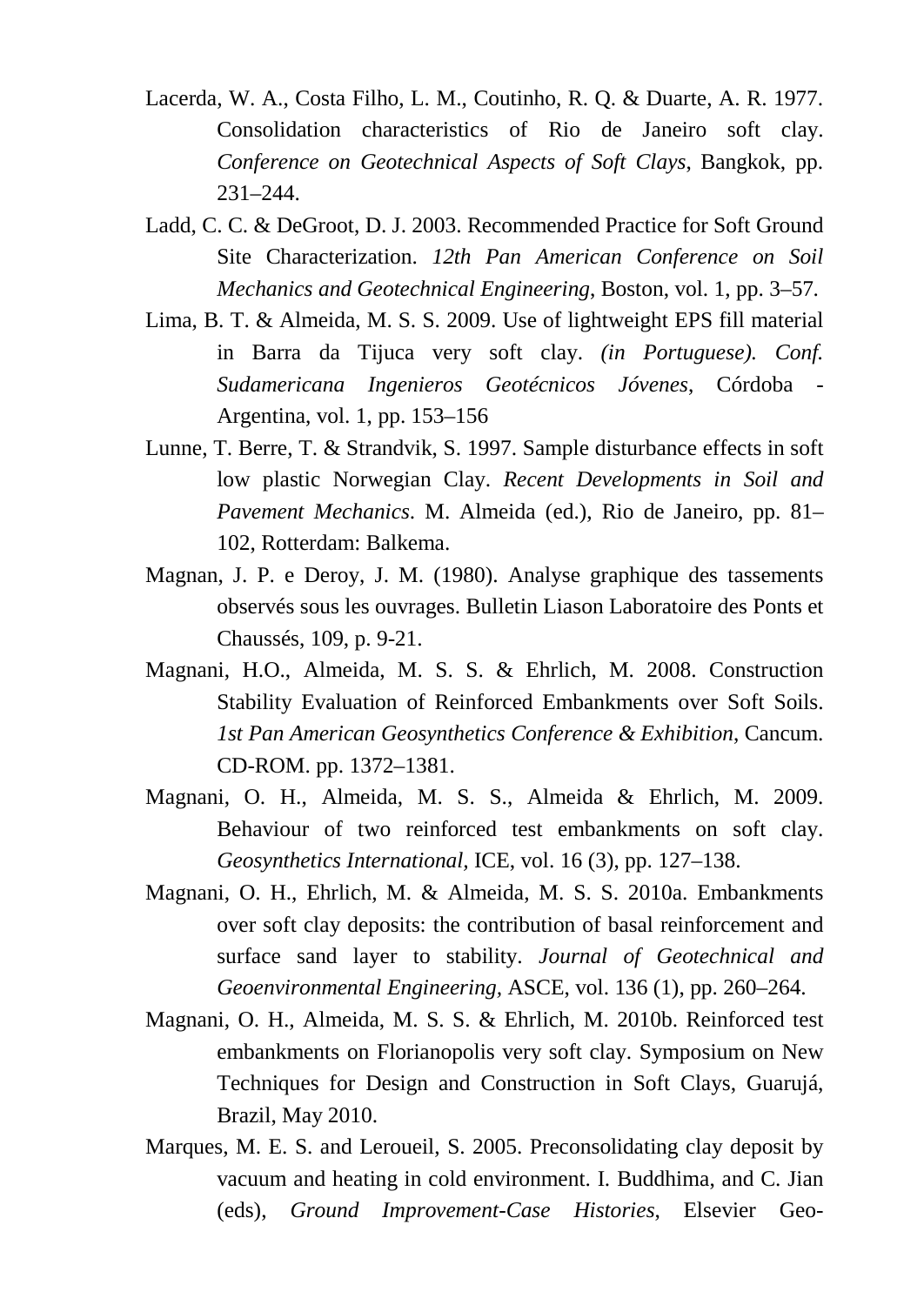Engineering Book Series 3, pp. 1045–1063.

- Marques, M. E. S., Lima, B. T., Oliveira, J. R. M., Antoniutti Neto, L. & Almeida, M. S. S. 2008. Geotechnical Characterization of a soft soil deposit at Itaguaí, Rio de Janeiro *(in Portuguese). IV Congresso Luso-Brasileiro de Geotecnia*, Coimbra, Portugal.
- Massad, F. 1994. Properties of marine sediments. *Solos do Litoral do Estado de São Paulo*. ABMS, pp. 99–128.
- Massad, F. 2009. Soils of Santos lowlands: characteristics and geotechnical properties *(in Portuguese).* Oficina de Textos, 247 pp.
- Mello, de L.G., Mandolfo, M., Montez, F., Tsukahara, C.N. & Bilfinger, W. 2008. First Use of geosynthetic encased sand columns in South America. *1st Pan American Geosynthetics Conference & Exhibition*, Cancun, Mexico, 2–5 March 2008, on CD.
- Nascimento, C. M. C. 2009. Assessment of alternative construction techniques of embankments of urban roads over soft soils. MSc. Dissertation *(in Portuguese),* Military Institute of Engineering, Rio de Janeiro, Brazil.
- Ortigão, J. A. R. & Palmeira, E. M., 1982. Geotextile performance at an access road on soft ground near Rio de Janeiro. *2nd International Conference on Geotextiles*, Las Vegas, USA, vol. 2, pp. 353–358.
- Ortigão, J. A. R., Werneck, M. L. G. & Lacerda, W. A., 1983. Embankment failure on clay near Rio de Janeiro. *Journal of the Geotechnical Engineering Division*, ASCE, vol. 109 (11), pp. 1460–1479.
- Pacheco Silva F., 1953. Shearing strength of a soft clay deposit near Rio de Janeiro. *Géotechnique*, vol. 3, 300–306.
- Palmeira, E. M. & Fahel, A. R. S. 2000. Effects of Large Differential Settlements on Embankments on Soft Soils. *2nd European Conference on Geosynthetics-EuroGeo*, Bolonha: Pàtron Editore, vol. 1, pp. 261–267.
- Pinto, C. S. 1992. Topics of the contribution of Pacheco Silva and considerations of undrained strength of clays *(in Portuguese). Solos e Rochas*, ABMS, ABGE, vol. 15 (2), 49–87.
- Pinto, C. S. 1994. Lowland embankments *(in Portuguese). Solos do Litoral do Estado de São Paulo*, ABMS, pp. 235–264.
- Sandroni, S. S. & Bedeschi, M. V. R. (2008) Use of vertical drains in very soft clay at da Barra da Tijuca, Rio de Janeiro *(in Portuguese)*,